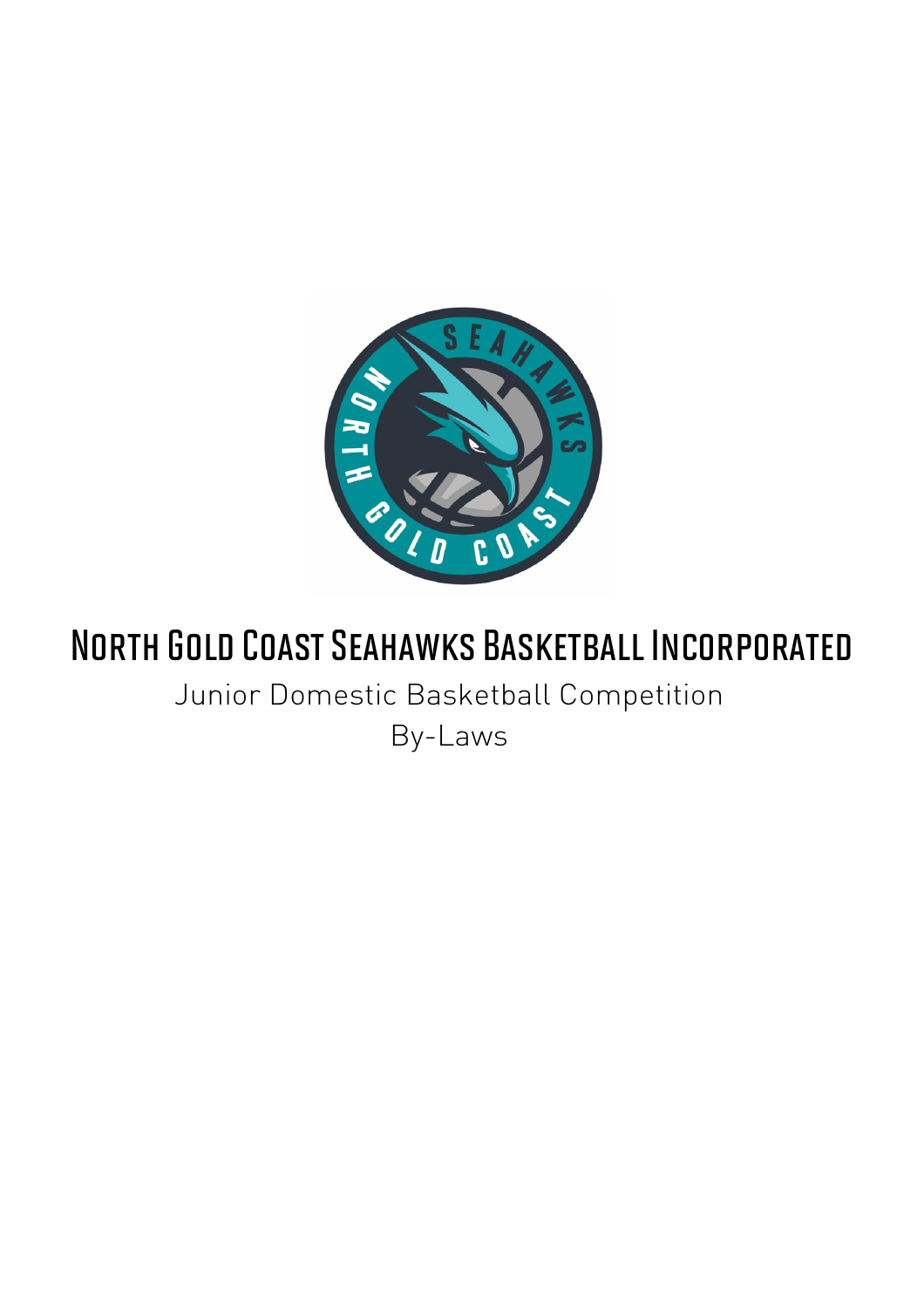# **TABLE OF CONTENTS**

| 2 - LODGEMENT OF FORMS RELATING TO REGISTRATIONS, CLEARANCES & TRANSFERS  5 |  |
|-----------------------------------------------------------------------------|--|
|                                                                             |  |
|                                                                             |  |
|                                                                             |  |
|                                                                             |  |
|                                                                             |  |
|                                                                             |  |
|                                                                             |  |
|                                                                             |  |
|                                                                             |  |
|                                                                             |  |
|                                                                             |  |
|                                                                             |  |
|                                                                             |  |
|                                                                             |  |
|                                                                             |  |
|                                                                             |  |
|                                                                             |  |
|                                                                             |  |
|                                                                             |  |
|                                                                             |  |
|                                                                             |  |
|                                                                             |  |
|                                                                             |  |
|                                                                             |  |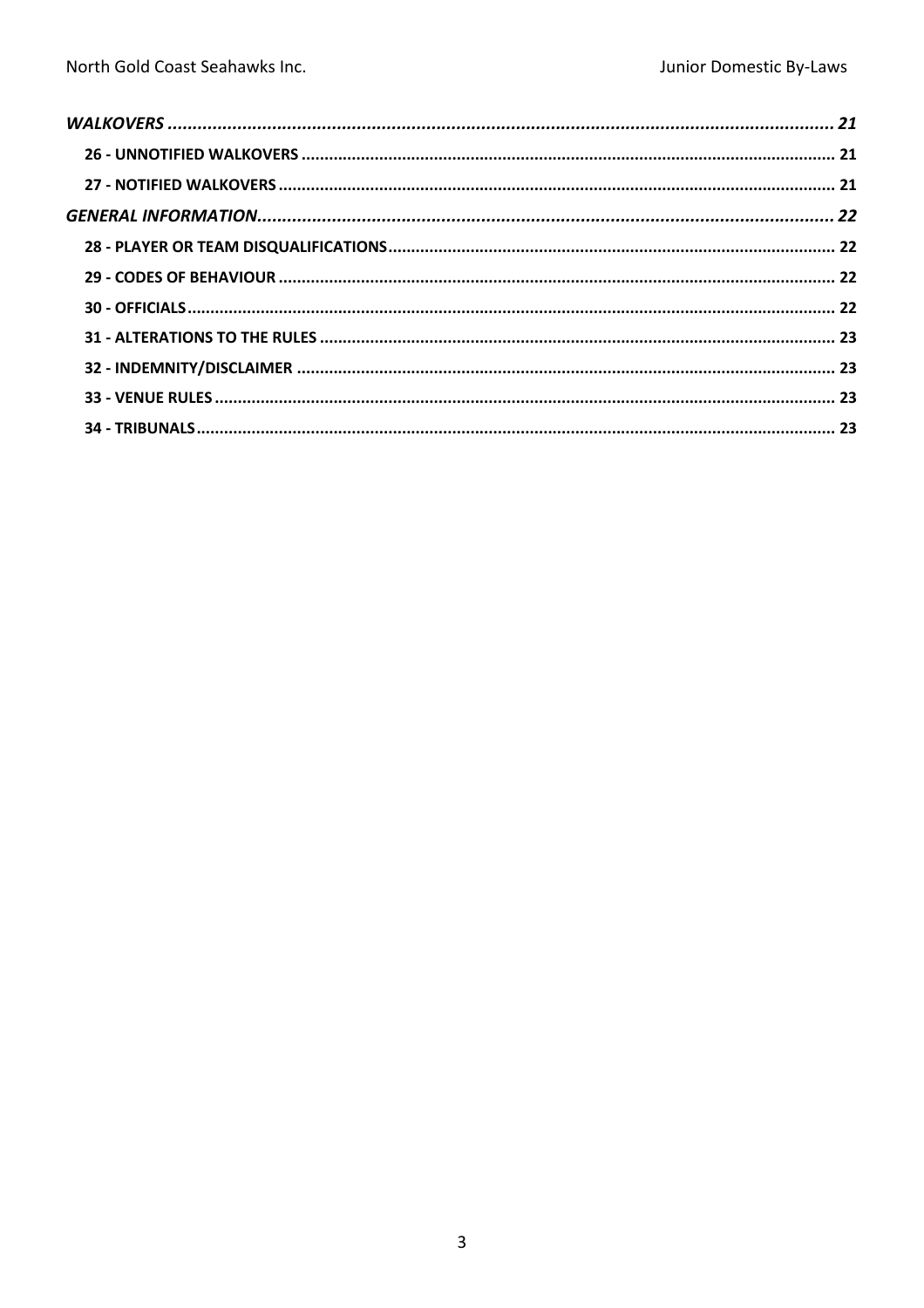#### **GENERAL RULES**

Games will be played according to the most current FIBA Official Basketball rules. These rules can be found on the FIBA website at:

• http://www.fiba.basketball/documents

The North Gold Coast Seahawks website (http://seahawksbasketball.com.au/ ) is the primary point of reference for the following:

- o Fixtures and game times including changes to game times and venues
- o Competition ladders
- o Games played for finals eligibility
- o Player registrations & fee payments

Changes to game times or venues will be published on the website no later than 12 noon on the day of the game or, in the case of games played on the weekend, 12 noon on the Friday before the game.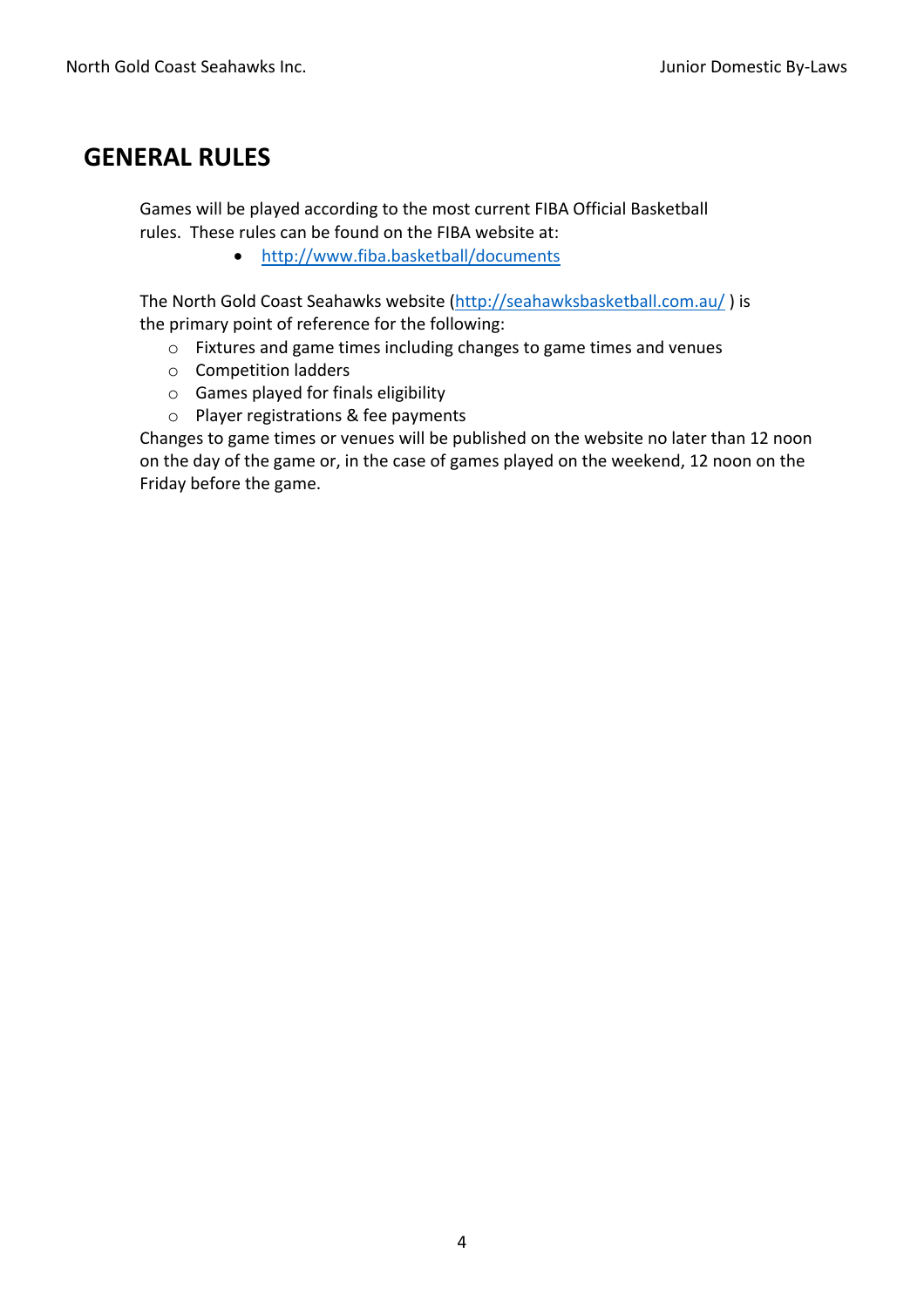## **COMPETITION RULES AND REGULATIONS**

|     | <b>1 - TEAM ENTRY</b>                                                                                                                                                                                                                                                 |
|-----|-----------------------------------------------------------------------------------------------------------------------------------------------------------------------------------------------------------------------------------------------------------------------|
| 1.1 | Applications by Clubs for Teams entering the Junior Basketball Competition are to<br>be lodged by computer entry into the computer system by the due date, as advised<br>by the Competitions Manager.                                                                 |
| 1.2 | Details of the teams, age groups, grades and gender should be lodged with the<br>Office by the due date.                                                                                                                                                              |
| 1.3 | The payment of player registration fees, at the rate set by the Treasurer and ratified<br>by the Board must be made by players to be included in the team entry details.                                                                                              |
| 1.4 | The North Gold Coast Seahawks Board is not bound to accept applications. It may<br>reject applications in respect of Individuals, Team or Clubs or impose such<br>limitations on numbers of Teams or other conditions as it sees fit.                                 |
| 1.5 | Team entries will only be accepted for teams containing a minimum of 5 players. These 5<br>players must be players only placed in the team in question. Players from lower age-groups<br>are not counted in the 5 required to enter a team.                           |
| 1.6 | Teams entering under the same club must be prefixed by the same club name. A<br>team number is then applied, e.g. Warriors 16B.1                                                                                                                                      |
| 1.7 | Any club withdrawing a team after fixtures are published may incur a<br>withdrawal penalty as set from time to time by the Seahawks Board.                                                                                                                            |
| 1.8 | If a club does not notify the Competitions Manager seventy two (72) hours prior to<br>the first game of the season that the team is to be withdrawn, then a walkover fine<br>(as set by the Seahawks Board) will be imposed in addition to the Withdrawal<br>Penalty. |
| 1.9 | No new teams after round 3.                                                                                                                                                                                                                                           |

## **REGISTRATIONS, CLEARANCES AND TRANSFERS**

|     | 2 - LODGEMENT OF FORMS RELATING TO REGISTRATIONS, CLEARANCES & TRANSFERS                                                                                           |
|-----|--------------------------------------------------------------------------------------------------------------------------------------------------------------------|
| 2.1 | All players must register for each season by completing the online registration as<br>outlined on the North Gold Coast Seahawks website. Players must hold current |
|     | Basketball Queensland Registration in order to play in any competition delivered                                                                                   |
|     | by Seahawks.                                                                                                                                                       |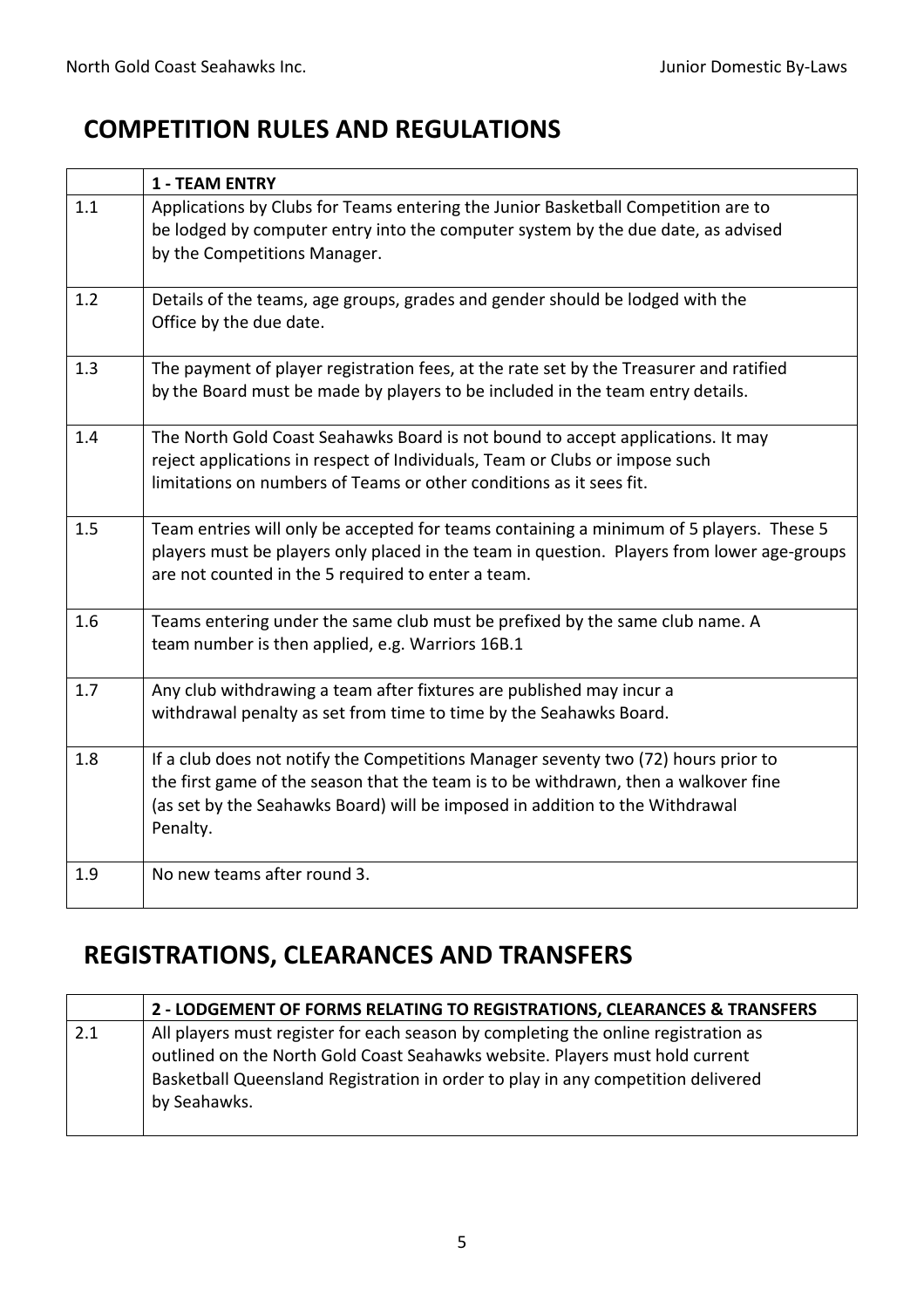| 2.2 | A completed Clearance or Transfer form must be lodged with the Competitions    |
|-----|--------------------------------------------------------------------------------|
|     | Manager at least 72 hours in advance for it to be considered prior to the next |
|     | round.                                                                         |

|     | <b>3 - REGISTRATIONS</b>                                                                                                                                                                                                                                                                                                                                                                       |
|-----|------------------------------------------------------------------------------------------------------------------------------------------------------------------------------------------------------------------------------------------------------------------------------------------------------------------------------------------------------------------------------------------------|
| 3.1 | A player must register by completing the online registration form using the<br>respective link from the North Gold Coast Seahawks website.                                                                                                                                                                                                                                                     |
| 3.2 | A player remains part (despite whether they are financial or not) of his/her initial<br>club until age prevents participation in the Junior Basketball Competition, or he/she<br>is cleared to another club.                                                                                                                                                                                   |
| 3.3 | A player must be financial to be considered registered for any season of competition.                                                                                                                                                                                                                                                                                                          |
| 3.4 | Seahawks Basketball will be responsible for the collection of Seahawks Membership<br>(BQ Registration) Fees, and Seahawks Competition Fees. Any player who has<br>outstanding fees will not be permitted to play and will be deemed ineligible. Clubs<br>must monitor their players Basketball Queensland Registration status and playing of<br>unregistered players will result in a forfeit. |
| 3.5 | The Junior Basketball Competition Clubs will be responsible for following up the<br>collection of Game Fees. The accepted policy across all clubs is that those behind on<br>Game Fees will not be permitted to play.                                                                                                                                                                          |
| 3.6 | Junior Game Fees may be paid either upfront, or in a nominated instalment<br>plan. Either the upfront payment, or the first instalment must be made at the<br>time of registration. Instalment plan to be approved by the Seahawks Board.                                                                                                                                                      |
| 3.7 | Senior teams must pay the specified game fee on the game night prior to<br>the commencement of the game and be fully paid registered members.                                                                                                                                                                                                                                                  |

|     | 4 - CLEARANCES (for player movement between Clubs)                                                                                                                                                                                                                                                                                                                                                                                                                             |
|-----|--------------------------------------------------------------------------------------------------------------------------------------------------------------------------------------------------------------------------------------------------------------------------------------------------------------------------------------------------------------------------------------------------------------------------------------------------------------------------------|
| 4.1 | Any player wishing to change clubs within North Gold Coast Seahawks Basketball Junior<br>Club Competition must apply for a clearance, no matter when they last played. No<br>clearances will be approved after Grading Round 1. Players must advise the<br>Competitions Manager of a pending Clearance and it must be lodged by 11:00 a.m<br>Thursday prior to Grading Round 1. Players who have not registered for the current<br>season can apply for special consideration. |
| 4.2 | Any player who is subject to a Clearance request cannot play with the receiving<br>club until the clearance is approved. Any player who does so will be classed as an<br>"Ineligible player".                                                                                                                                                                                                                                                                                  |
| 4.3 | No clearance will be approved where the player has been approached, coerced<br>and/or persuaded in any way, by any official or representative of North Gold Coast                                                                                                                                                                                                                                                                                                              |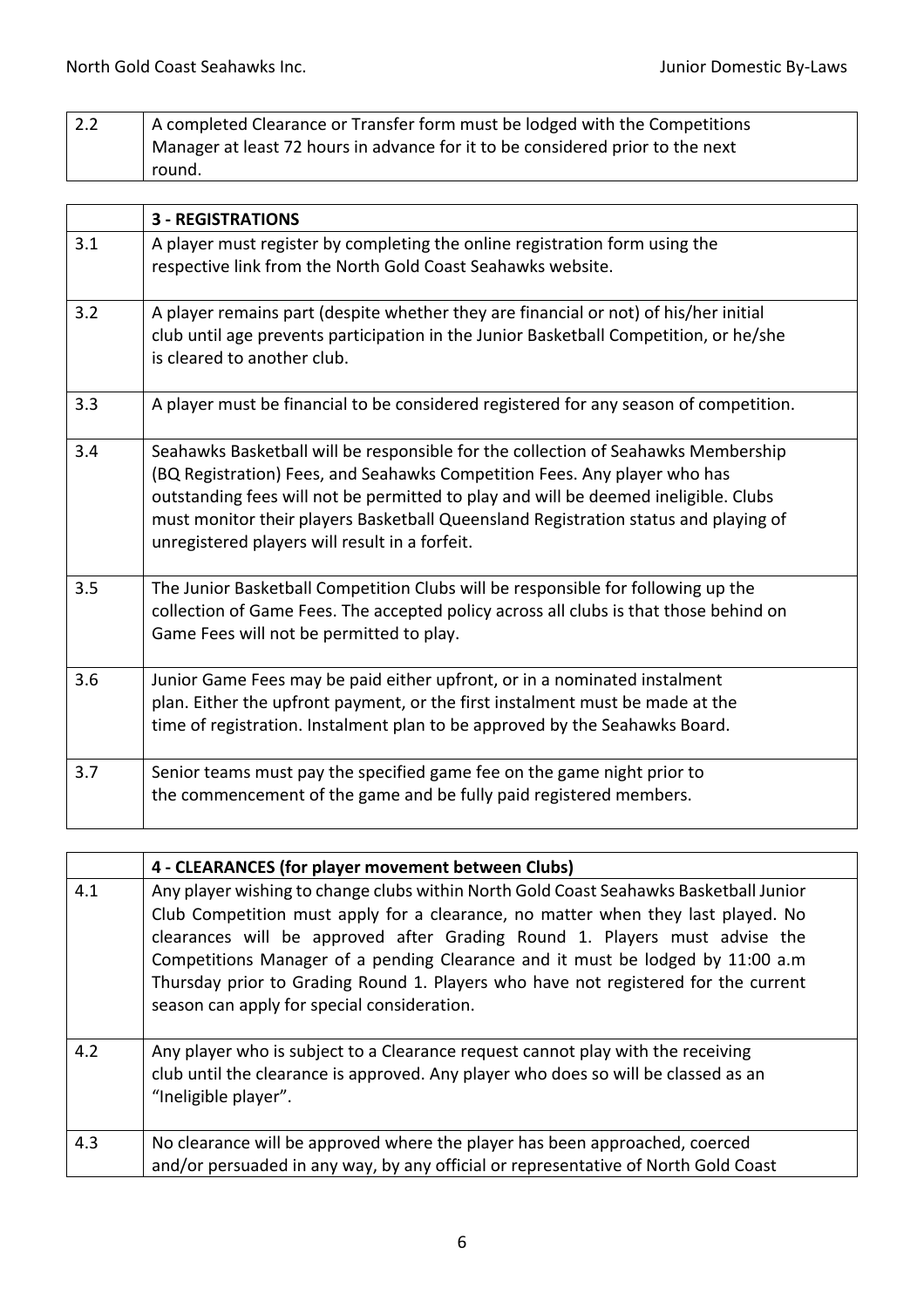|     | Seahawks Basketball or any member Club. Where it is proved that this has occurred,<br>the offending club will not be allowed any restricted player clearances for one full<br>season and the offending officials or representatives will be subject of a tribunal<br>hearing.            |
|-----|------------------------------------------------------------------------------------------------------------------------------------------------------------------------------------------------------------------------------------------------------------------------------------------|
| 4.4 | The majority of Clubs with consent of the Seahawks Board may override any existing<br>rule and approve a Clearance where it feel exceptional circumstances apply, and<br>that such decision would be <b>beneficial</b> to the Junior Basketball Competition.                             |
| 4.5 | Individuals requesting a Clearance should complete Sections 1 and 2 of the Clearance<br>Form and submit to their existing Club. Ideally this should be done via email. The<br>Club will then have a maximum of 5 business days to either approve or disapprove<br>the Clearance request. |
| 4.6 | Clubs may only disapprove a Clearance request if the applicant is either un-financial,<br>holds Club property or has registered for the current season, was included in a Team<br>Entry and/or has played a game in the season the Clearance is being applied for.                       |

|     | 5 - TRANSFERS (for player movement within their Club)                                                                                                                                                                                                                                                                                                                                                                                                                                                                  |
|-----|------------------------------------------------------------------------------------------------------------------------------------------------------------------------------------------------------------------------------------------------------------------------------------------------------------------------------------------------------------------------------------------------------------------------------------------------------------------------------------------------------------------------|
| 5.1 | Once a season has commenced, any player wishing to move within their club to a<br>team in the same grade and age group, or a team in a lower or higher grade (if<br>seeking finals eligibility) and any age group, must apply for a Transfer. Finals eligibility<br>applies from the time the Transfer has been approved and does not include games<br>played, in that team, prior to the Transfer. Clubs should send an email request for<br>Transfers for players moving to a higher grade.                          |
| 5.2 | Except where a player is a Cleared player and therefore subject to the Clearance<br>Rules, a player may move between teams within a club prior to playing his/her first<br>game for the season, without a transfer. (i.e. during Grading games)                                                                                                                                                                                                                                                                        |
| 5.3 | Transfers will not be granted automatically. If the Transfer is lodged after grading is<br>completed, the Competitions Manager will seek the advice of the Grade Secretaries<br>(when implemented) or Seahawks Board as to the affect the Transfer would have on<br>the competitiveness, of both the team the player is leaving and the team to which<br>they are going. If the transfer renders either team uncompetitive, the Competitions<br>Manager can elect to reject the Transfer or regrade teams accordingly. |

|     | 6 - PENALTIES RELATING TO REGISTRATIONS, CLEARANCES & TRANSFERS                                                                                                                                                                            |
|-----|--------------------------------------------------------------------------------------------------------------------------------------------------------------------------------------------------------------------------------------------|
| 6.1 | Any submitted registration, clearance and/or transfer form that is subsequently<br>found to be false and/or misleading, will result in the player being classed as<br>ineligible i.e. the forfeit of all games the player participated in. |
| 6.2 | Should the Competitions Manager have any doubts as to the details supplied on a<br>registration, clearance or transfer form, the Competitions Manager can request<br>whatever proof they believe is warranted to satisfy their enquires.   |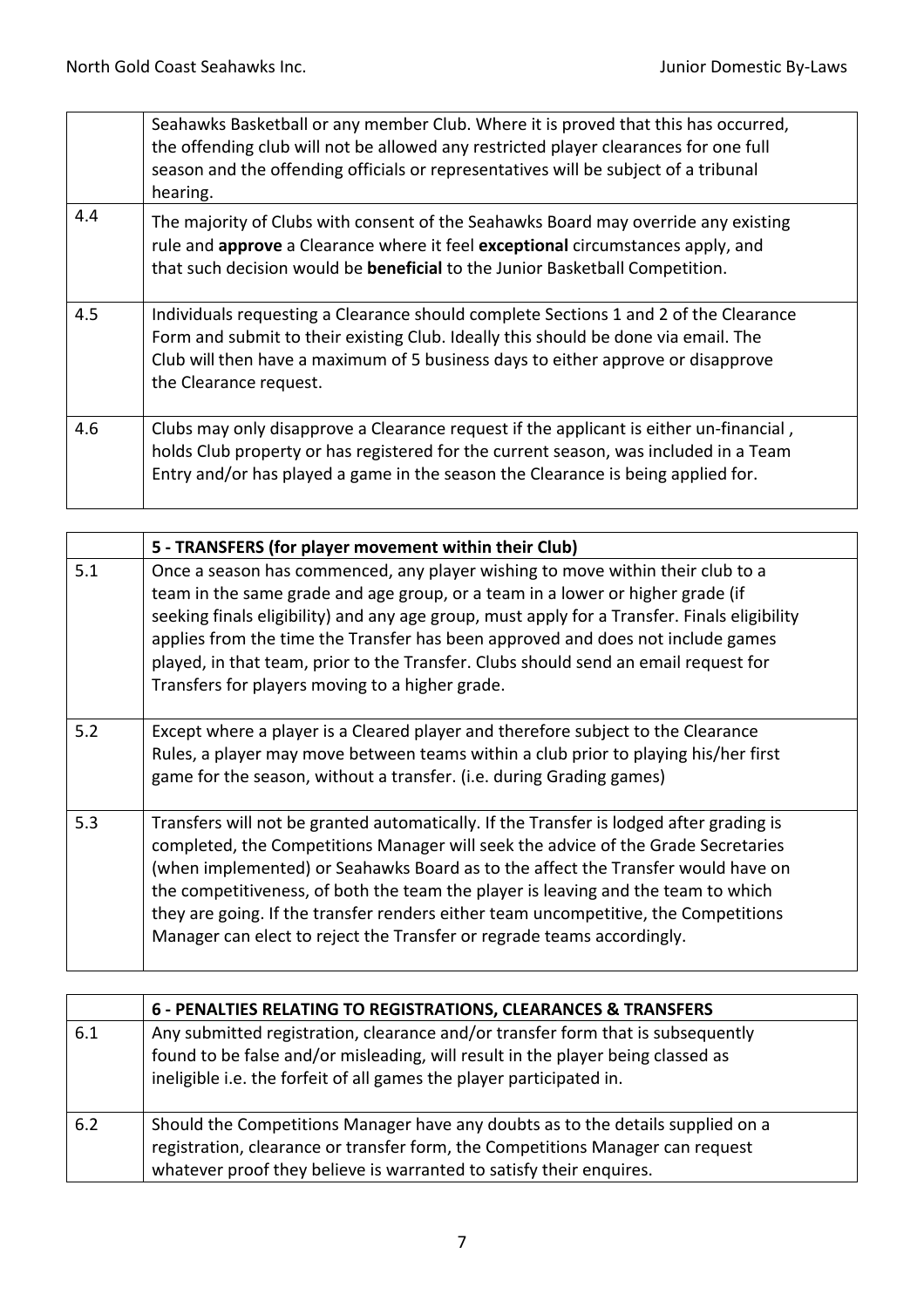$\blacksquare$ 

| 6.3 | The Seahawks Board has the discretion to impose a fine on a club for every game in<br>which an unregistered player plays, after the Competitions Manager has notified<br>the club that the player is unregistered.                                                                                                                              |
|-----|-------------------------------------------------------------------------------------------------------------------------------------------------------------------------------------------------------------------------------------------------------------------------------------------------------------------------------------------------|
| 6.4 | Any player, who is not registered and continues to play after notification, will<br>be classed as ineligible, resulting in the forfeit of all games the player<br>participated in.                                                                                                                                                              |
| 6.5 | A club cannot play a player who is the subject of a Clearance or Transfer request, until<br>the request is approved. Any club that intentionally ignores this rule, after being<br>formally advised of the players ineligibility (in writing by the Competitions Manager),<br>will forfeit all premiership points for that team for all rounds. |

|     | <b>7 - APPEALS PROCEDURE</b>                                                                                                                                                                                                                                                                                                                                                                                                                                    |
|-----|-----------------------------------------------------------------------------------------------------------------------------------------------------------------------------------------------------------------------------------------------------------------------------------------------------------------------------------------------------------------------------------------------------------------------------------------------------------------|
| 7.1 | The North Gold Coast Seahawks Basketball Board has the discretion to consider<br>any request to over-ride a rule and apply the principle of "no-disadvantage" to a<br>request for special consideration. Where a Club believes such circumstances exist,<br>a request for consideration by Seahawks Board must be submitted in writing to<br>the Competitions Manager with as much detail as possible, including the grounds<br>for such special consideration. |
| 7.2 | Where a Club does not accept the special consideration decision it shall, after<br>lodging the monetary bond with the office, have the right to appeal the decision.<br>The appeal request must be lodged with the Competitions Manager in writing by<br>the Club Secretary within 5 days of being notified of the initial decision.                                                                                                                            |
| 7.3 | The Appeals Committee for all appeals relating to the running of the Junior<br>Basketball Competition will be made up of any two (2) member of Seahawks Board<br>(one of which presiding as Chairperson) and any two (2) Presidents of clubs<br>participating in the competition, nominated on a rotational basis. (Presidents of<br>Clubs directly or indirectly involved in the appeal will be excluded from same<br>Appeals Committee).                      |
| 7.4 | The Appeals Committee has the power to over-ride the rules relating to eligibility,<br>Clearance, Transfer, Registration or other clauses affecting the rights of an individual,<br>club or team to the extent necessary to arrive at an equitable solution to suit<br>circumstances in individual cases.                                                                                                                                                       |
| 7.5 | The Appeals Committee has no power to change the rules, but is required to<br>recommend revision to the Seahawks Basketball Board if it considers this necessary<br>on the evidence of an individual case.                                                                                                                                                                                                                                                      |
| 7.6 | In all cases, the onus is on the club to ensure that the appeal has been upheld<br>before playing.                                                                                                                                                                                                                                                                                                                                                              |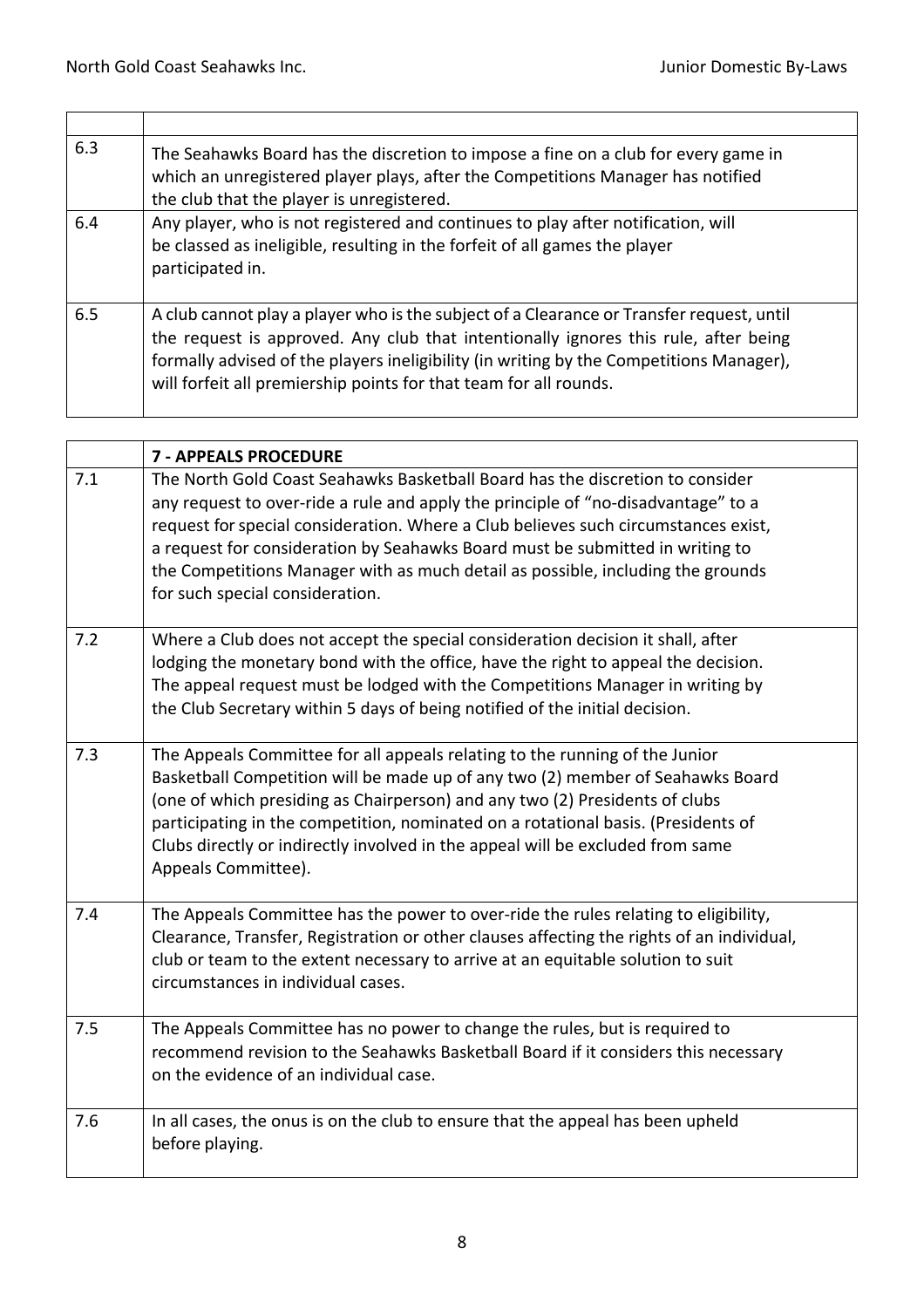| 7.7 | The decision by the Appeals Committee, within it's power, will be final.                     |
|-----|----------------------------------------------------------------------------------------------|
| 7.8 | The Appeals Committee shall decide if the bond will be forfeited or returned to<br>the club. |

## **PLAYING CONDITIONS**

All games are to be played to the requirements of the Seahawks Board as set down from time to time.

|     | 8 - AGE LIMITS & GENDER                                                                                                                                                                                                                                                                                                    |
|-----|----------------------------------------------------------------------------------------------------------------------------------------------------------------------------------------------------------------------------------------------------------------------------------------------------------------------------|
| 8.1 | Age limits for competitions shall be specified from time to time by the Committee.                                                                                                                                                                                                                                         |
| 8.2 | Players may only participate in competitions for their own gender. i.e. Boys may<br>only participate in boy's competitions. Girls may only participate in girl's<br>competitions.                                                                                                                                          |
| 8.3 | The Age Groups for Juniors are:<br>Under-7<br>Under-9<br>Under-11<br>Under-13<br>Under-15<br>Under-17<br>Under-23<br>Superleague Girls (U15 and up combined)                                                                                                                                                               |
| 8.4 | The Age Cut-Off dates will be 31 <sup>st</sup> December of the year of the competition for<br>both Season's 1 & 2<br>For example, a player competing in the Under-15 competition during either 2020<br>seasons, must not turn 16 on or before 31 <sup>st</sup> December 2020.                                              |
| 8.5 | Should any doubt exist over a player's age, the Competitions Manager may require<br>the player to supply proof of his/her date of birth.                                                                                                                                                                                   |
| 8.6 | Age groups may be combined from time to time to account for any possible lack<br>of team entries or for the enhancement of the competition.                                                                                                                                                                                |
| 8.7 | Players must play in their correct age group. Should they wish to play in a higher<br>age group in addition to their correct age group they must seek approval from<br>the Competitions Manager. An additional Competition Fee will be payable to<br>North Gold Coast Seahawks. Club may also charge additional Game Fees. |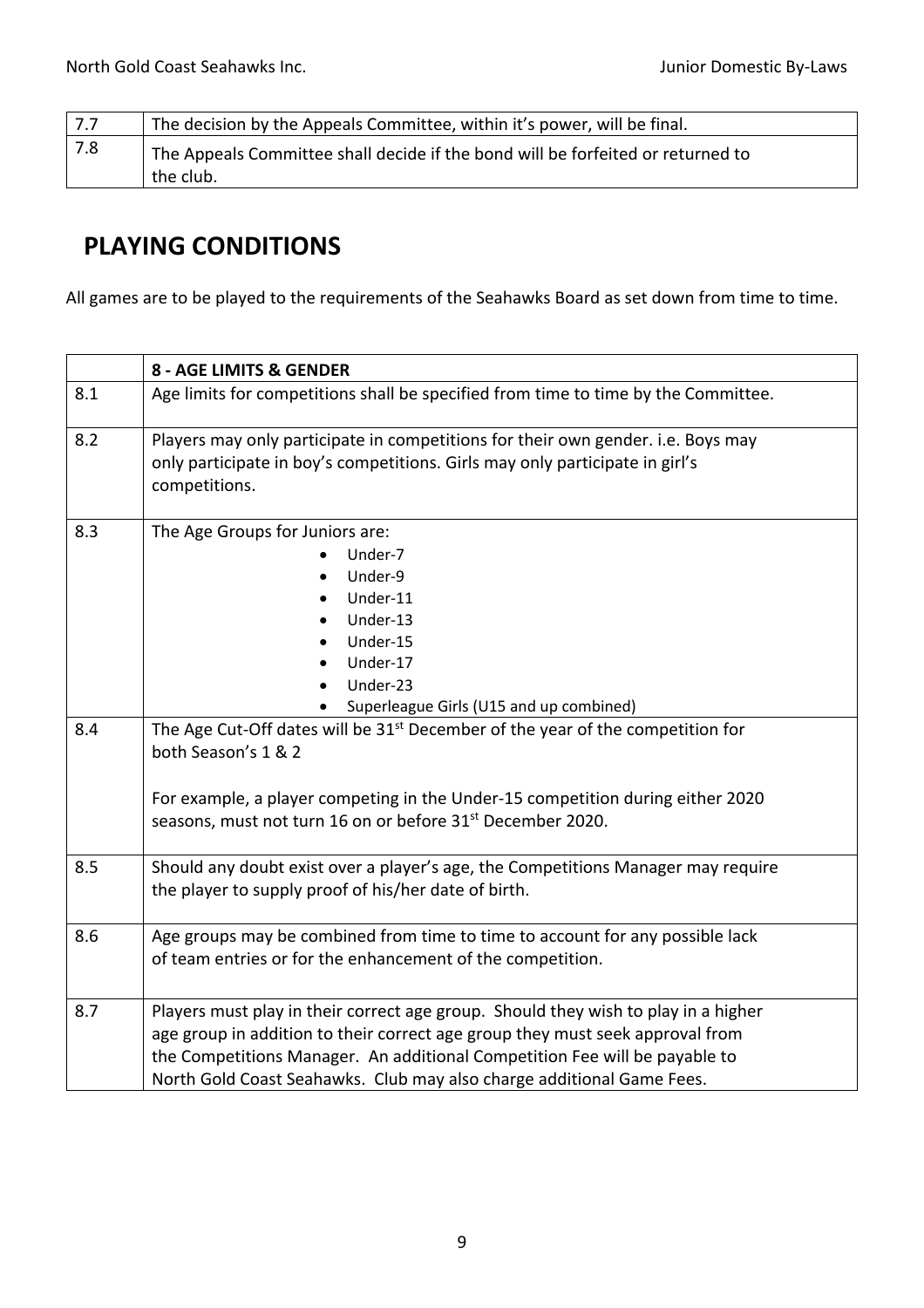|     | <sup>1</sup> 9 - RESTRICTED PLAYERS                                                |
|-----|------------------------------------------------------------------------------------|
| 9.1 | Players that represent Seahawks or other associations at a representative level    |
|     | remain in their correct age group unless the Seahawks Board along with Competition |
|     | Manager introduce any restricted player rulings.                                   |

|      | <b>10 - GRADES</b>                                                                                                                                                                                                                                            |
|------|---------------------------------------------------------------------------------------------------------------------------------------------------------------------------------------------------------------------------------------------------------------|
| 10.1 | Where required, within each age group, the competition will be divided into grades.<br>Teams will be nominated to specific grades by their clubs at the time of team entry.<br>The Competitions Manager (or a team overseen by the Competitions Manager) will |
|      | evaluate all team entries and allocate teams to grades prior to the grading season.<br>Teams are graded based on their ability to play at a specific level.                                                                                                   |
| 10.2 | Grades range from A, A Reserve (AR), B, B Reserve (BR), C etc with the most<br>skilled teams placed in A grade and the least skilled at the lower end of the range<br>for that season.                                                                        |

|      | <b>11 - GRADING SEASON</b>                                                                                                                                                                                                                                                                                                                                                                                                                                                                                    |
|------|---------------------------------------------------------------------------------------------------------------------------------------------------------------------------------------------------------------------------------------------------------------------------------------------------------------------------------------------------------------------------------------------------------------------------------------------------------------------------------------------------------------|
| 11.1 | The grading of all teams in the competition will be based on ability. Grading will<br>be conducted over the first four weeks of a new competition season.                                                                                                                                                                                                                                                                                                                                                     |
| 11.2 | The initial grading of teams shall be determined by the Competitions Manager (or a<br>team overseen by the Competitions Manager) for each respective age group and<br>shall be based on the lists of players submitted on the team entry forms.                                                                                                                                                                                                                                                               |
| 11.3 | The Competitions Manager (or a team overseen by the Competitions Manager) will<br>review the performances of the teams and will determine the grade to which each<br>team should be assigned, in an endeavour to have all teams placed into a grade in<br>which they will be competitive.                                                                                                                                                                                                                     |
| 11.4 | In the case of "A" Grade (or a single grade age group), where a team or teams (less<br>than four) are believed to have a skill level exceeding the majority of teams within<br>the grade, a Grading Panel will be formed for the respective age group for the<br>grading season only. The Grading Panel will be made up of the Competitions<br>Manager, and persons that they see fit who have good knowledge of the age group<br>in question, and the age group immediately above the age group in question. |
| 11.5 | The Grading Panel/Competition Manager will advise the Seahawks Board by the end<br>of Grading Round 4, where they concur with the Competitions Manager's assessment<br>that a team/s has been judged to have a skill level above or below the majority of<br>teams within the grade, thus making the grade uncompetitive.                                                                                                                                                                                     |
| 11.6 | A meeting will be held between the respective Club/s, Grading Panel, and Chairperson<br>of the Seahawks Board to discuss the matter.                                                                                                                                                                                                                                                                                                                                                                          |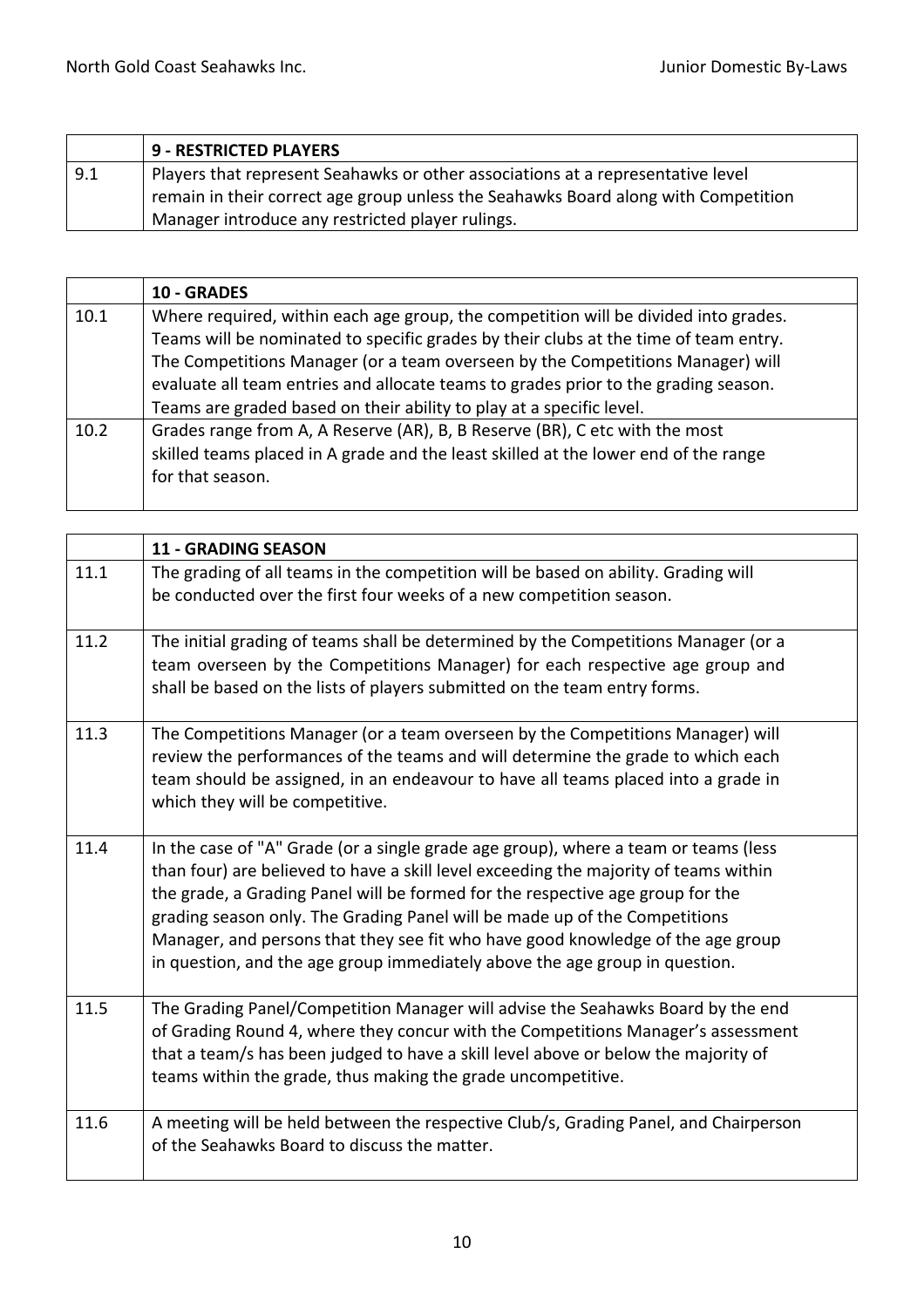| 11.7  | The following options will be presented to the club/s:                                                                                                                                                                                                                                                                                                                                                                                              |
|-------|-----------------------------------------------------------------------------------------------------------------------------------------------------------------------------------------------------------------------------------------------------------------------------------------------------------------------------------------------------------------------------------------------------------------------------------------------------|
|       | A. Team split and players merged with players from a lower graded team<br>within the relative age group and be graded accordingly.<br>B. One or more selected players to be placed in a team in a higher age group.<br>C. The entire team to be placed in a higher age group and allocated to a grade<br>in which they will be considered competitive                                                                                               |
|       | If a decision cannot be agreed then option (c) will be applied. Note that options (b)<br>and (c) do not apply to the top age groups in each gender.                                                                                                                                                                                                                                                                                                 |
| 11.8  | Any player who has had to change teams and/or grades and/or age groups due to<br>above, is not allowed to return to their original team, for any reason, for the<br>remainder of the season. Any player who does so will be classed as ineligible,<br>resulting in the forfeit of all games the player participated in.                                                                                                                             |
| 11.9  | The Club/s will have one week after the meeting to determine their options. Where<br>either option (a) or (b) has been selected, the Grading Panel will endeavour to<br>assess the change/s in the team structure and their resultant competitiveness.<br>Transfers will be allowed to enable the movement of players prior to the next<br>round, so the Competitions Manager can endeavour to assess the impact any<br>player movements will have. |
| 11.10 | No premiership points and win/loss records will be carried through from Grading<br>Season to the Regular season. All team records will begin again.                                                                                                                                                                                                                                                                                                 |
| 11.11 | The Competitions Manager/Committee reserves the right to re-grade a Team at<br>anytime.                                                                                                                                                                                                                                                                                                                                                             |
| 11.12 | Any team re-graded during the Regular season will receive the average number<br>of points of the teams in the grade they are being re-graded to.                                                                                                                                                                                                                                                                                                    |
| 11.13 | Teams re-graded to a newly formed grade will have their win/loss record and their<br>competition points carried over to the new grade. As long as all teams going to new<br>grade are coming from the same grade.                                                                                                                                                                                                                                   |

|      | <b>12 - FINALS SEASON</b>                                                                                                                                                                                                                              |
|------|--------------------------------------------------------------------------------------------------------------------------------------------------------------------------------------------------------------------------------------------------------|
| 12.1 | If any teams are level on ladder points, then the Team having the higher<br>for/against percentage shall take the higher position.                                                                                                                     |
| 12.2 | If two or more Teams are level in all aspects then the higher for/against from<br>when the teams played each other will be used. If still locked an elimination series<br>shall be conducted in a manner to be determined by the Competitions Manager. |
| 12.3 | Finals format will be a 3 week format as per below unless altered by the North<br><b>Gold Coast Seahawks Board:</b>                                                                                                                                    |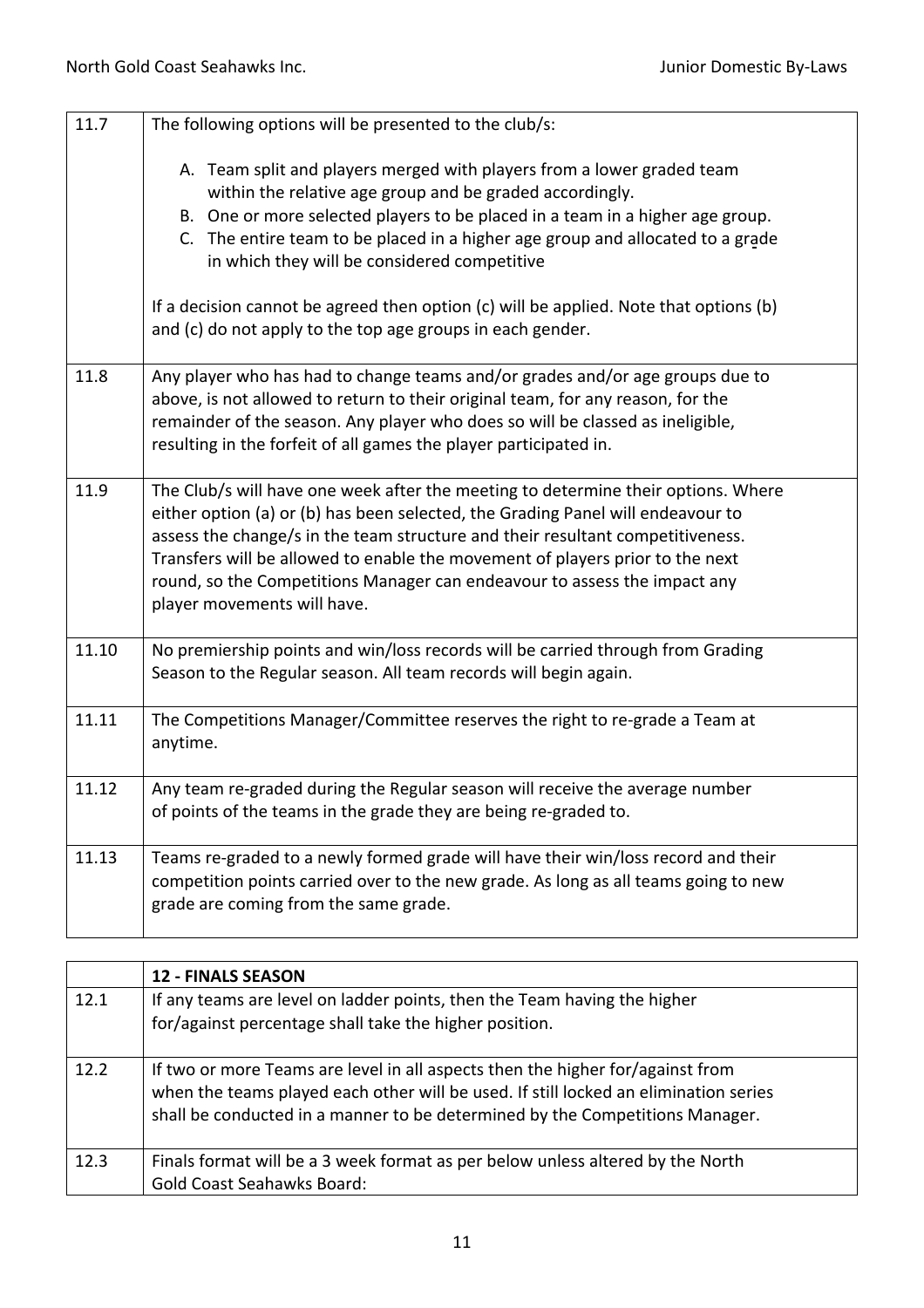| 4 team - 3 week format:      |
|------------------------------|
| Wk 1 - Semi Finals           |
| $SF1 - 1st$ vs $2nd$         |
| $SF2 - 3rd$ vs $4th$         |
| Wk 2 - Preliminary Final     |
| PF - Loser SF2 vs Winner SF2 |
| Wk $3 -$ Grand Final         |
| GF - Winner SF1 vs Winner PF |
|                              |

|      | <b>13 - PLAYER ELIGIBILITY</b>                                                                                                                                                                                                                                                                                                                                                                                                                                                                                                                                                                                                                                                                                                                                                                                                                                                                                                                                                                                                                                                                                                                                                                                                                                                                                                                                                                       |
|------|------------------------------------------------------------------------------------------------------------------------------------------------------------------------------------------------------------------------------------------------------------------------------------------------------------------------------------------------------------------------------------------------------------------------------------------------------------------------------------------------------------------------------------------------------------------------------------------------------------------------------------------------------------------------------------------------------------------------------------------------------------------------------------------------------------------------------------------------------------------------------------------------------------------------------------------------------------------------------------------------------------------------------------------------------------------------------------------------------------------------------------------------------------------------------------------------------------------------------------------------------------------------------------------------------------------------------------------------------------------------------------------------------|
| 13.1 | Within the player's registered club their team and grade is determined after the<br>first round in which the player participates.                                                                                                                                                                                                                                                                                                                                                                                                                                                                                                                                                                                                                                                                                                                                                                                                                                                                                                                                                                                                                                                                                                                                                                                                                                                                    |
| 13.2 | "Playing up" refers to a player playing in a higher grade not a higher age group.<br>Once a player "plays up" on four occasions then he/she must stay in the higher<br>team that they played in on the fourth occasion.                                                                                                                                                                                                                                                                                                                                                                                                                                                                                                                                                                                                                                                                                                                                                                                                                                                                                                                                                                                                                                                                                                                                                                              |
| 13.3 | A player can play in more than one age group within the same Club during the season,<br>with the exception of those cleared from another Club in that season, and qualify for<br>finals in both age groups as long as the grade is the same or one lower in the age<br>group above. They may only play in a second team if they are required to make the<br>team viable. Teams with players playing their second game may only have a maximum<br>of 7 players inclusive of the player playing as their second team. If the team grows the<br>players helping must only play in their original team.<br>Examples:<br>a 14B player may play 16B or 16BR right throughout the<br>$\bullet$<br>season and qualify for both finals should both Teams make<br>finals.<br>A player playing their fourth game up a Grade in the same<br>age group must stay in the higher Grade for the completion<br>of the season. Interclub Transfers cannot be used to avoid<br>complying with this ruling.<br>A player may play in grades higher than his/her normal<br>$\bullet$<br>grade for a maximum of three (3) games, after which the<br>player may not revert to a lower grade, e.g.<br>A 14 C player plays three games in 14 B, then one<br>٠<br>game in 14 A. A-Grade becomes his/her normal<br>grade, as this is the fourth game up (as outlined in<br>12.2)<br>A 10 A player may play in a 12AR or 12A team |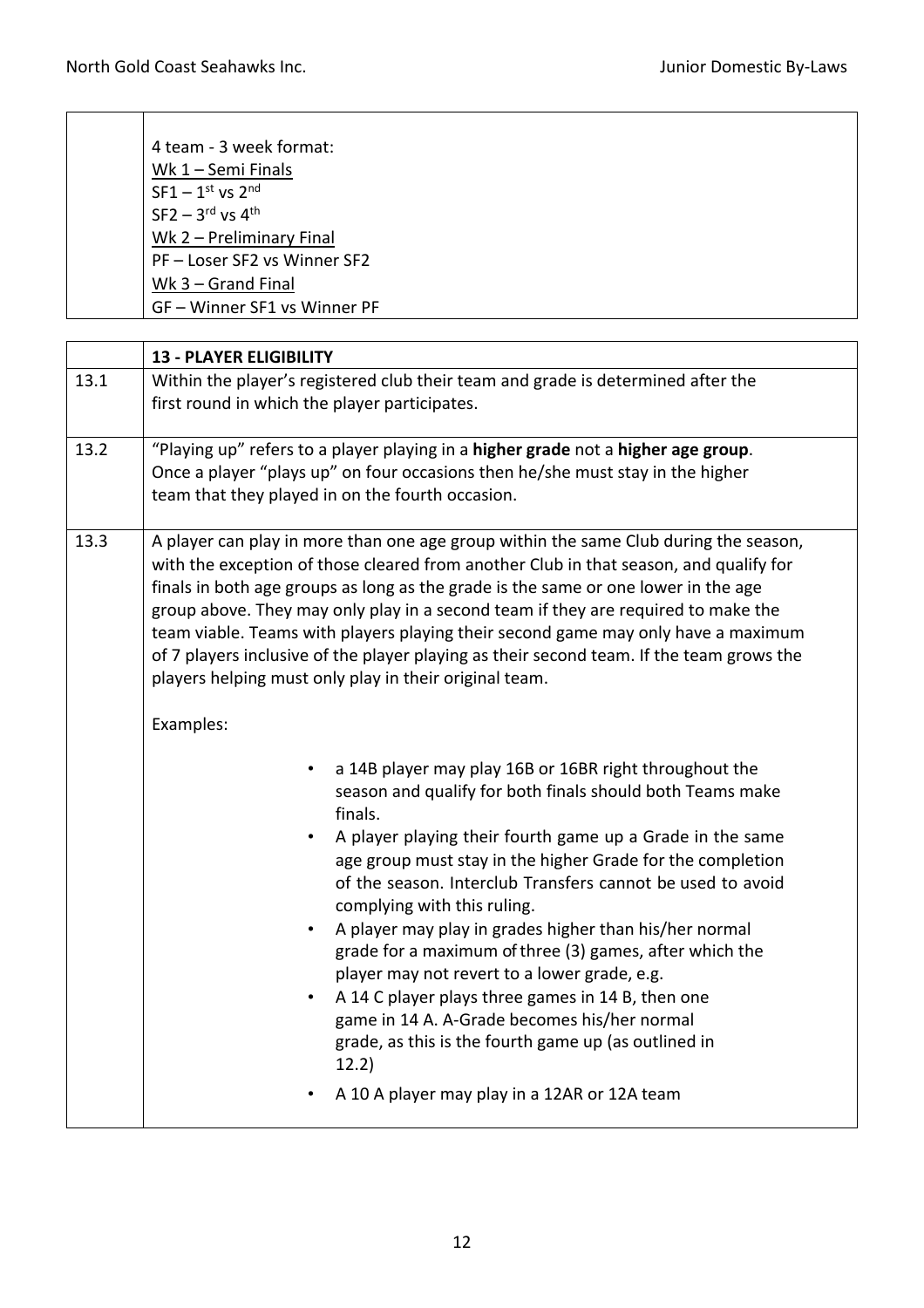|      | Note. As outlined in 1.5 a team entered must have a minimum of 5 players that are<br>only placed in that team. Players playing in a second age group cannot be part of the<br>core 5 players required for a team entry.                                                                              |
|------|------------------------------------------------------------------------------------------------------------------------------------------------------------------------------------------------------------------------------------------------------------------------------------------------------|
| 13.4 | Players may only play in one team if a Club has more than one team in one grade<br>in the same age group.                                                                                                                                                                                            |
| 13.5 | Special consideration may be sought from the Competitions Manager where a<br>Club's lowest grade in a lower age group is higher than the team requiring a fill in<br>player e.g. Hurricanes lowest Under-12 team is in A-Grade, but has a team entered<br>in U14 BR-Grade and needs fill-in players. |
| 13.6 | Players are not permitted to play for any club other than the one to which they are<br>they are registered. Any team playing a player registered to another club will forfeit<br>the game.                                                                                                           |

|      | <b>14 - FINALS ELIGIBILITY</b>                                                                                                                                                                                                                                                                                                                                                                                                                                                                  |
|------|-------------------------------------------------------------------------------------------------------------------------------------------------------------------------------------------------------------------------------------------------------------------------------------------------------------------------------------------------------------------------------------------------------------------------------------------------------------------------------------------------|
| 14.1 | In order to be eligible to play in finals a Player must have played at least 50% of the<br>available games for their registered team in any given season. Byes do not count as<br>games played and are also removed from the total number of games the team<br>participated in.                                                                                                                                                                                                                 |
| 14.2 | Either the team manager, the scorer or the coach will ensure that all players selected<br>on the Courtside Team List are present, in uniform and available to play, in order to<br>signify that they are able to play, and have the game count towards finals eligibility.                                                                                                                                                                                                                      |
| 14.3 | If a player is granted a Transfer during the season he/she must play sufficient<br>games to qualify for finals with the new team. (Games played in the old team do<br>not count towards qualification with the new team)                                                                                                                                                                                                                                                                        |
| 14.4 | Upon written application from the Club Secretary to the Competitions Manager for<br>special consideration, consent may be given to allow a player to play in finals where<br>he/she has not met the necessary criteria due to extenuating circumstances.                                                                                                                                                                                                                                        |
| 14.5 | Where player/s are injured during the season they can obtain Finals Eligibility for the<br>games missed by producing a Medical Certificate (or notification of an impending<br>medical certificate) for approval by the Competitions Manager within 21 days of<br>initial diagnosis and before 6.00pm the day after the last premiership round for their<br>given age group/day of competition (i.e 6 p.m. Tuesday for Monday night competition<br>and 6 p.m. Sunday for Saturday competition). |
|      | Players will not be eligible to play any games for the period of time prescribed in the<br>medical certificate. In order to commence playing within this period a letter from a<br>medical practitioner, clearing them to play, must be provided.                                                                                                                                                                                                                                               |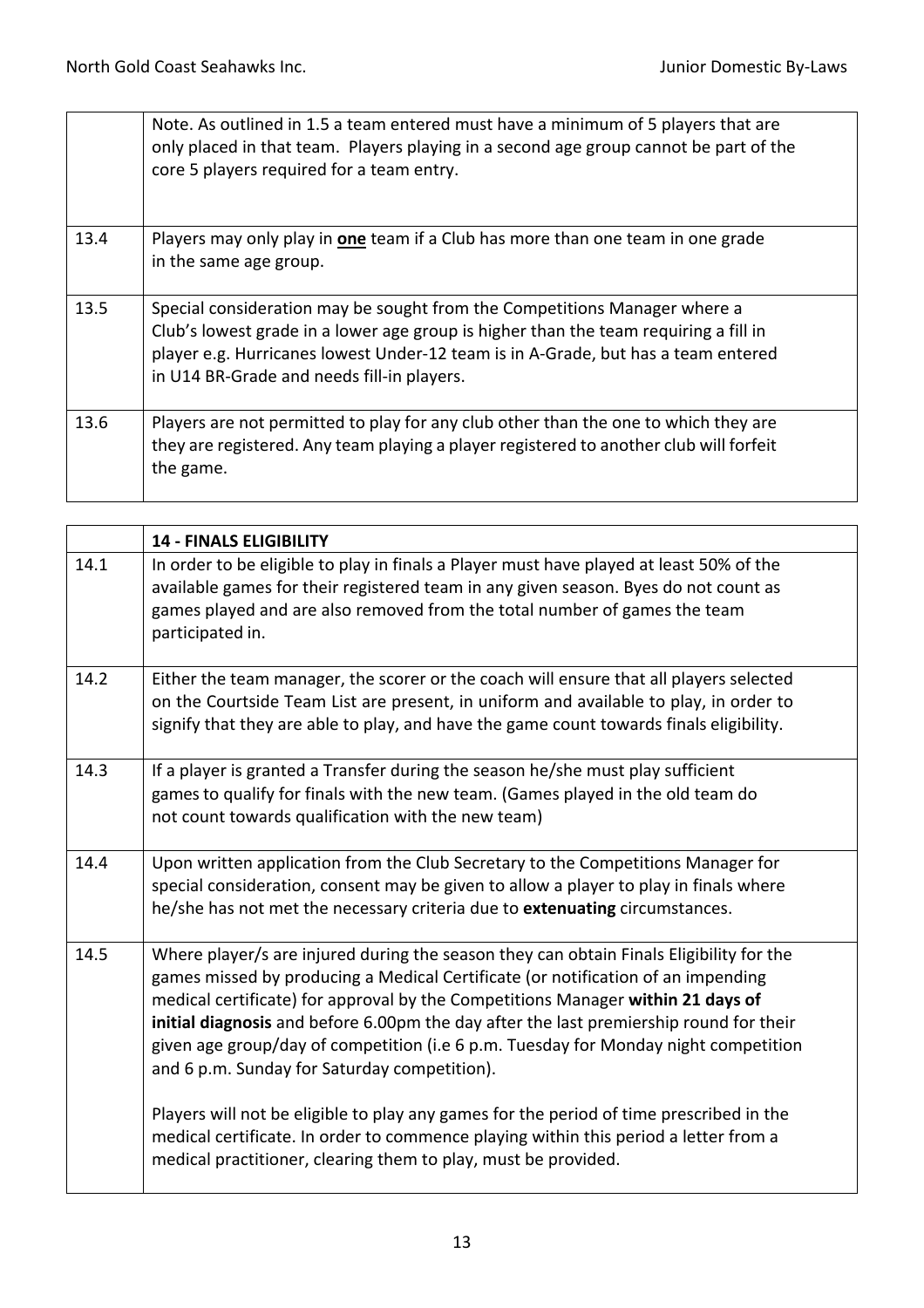|      | Where obtaining a certificate is difficult to achieve within the 21 days the Clubs<br>secretary can notify the Competitions Manager by email identifying the injured player<br>and advising the date by which the certificate will be provided. Credit for games<br>missed due to the injury will not be given if the medical certificate is not provided by<br>the advised date.                                                                         |
|------|-----------------------------------------------------------------------------------------------------------------------------------------------------------------------------------------------------------------------------------------------------------------------------------------------------------------------------------------------------------------------------------------------------------------------------------------------------------|
| 14.6 | A team can replace any player who has qualified for finals but has been injured, and has a<br>medical certificate. The Competitions Manager may nominate the next most eligible player<br>or another player to replace an injured player in the event that the team will have less than<br>5 players then eligible for the finals.                                                                                                                        |
| 14.7 | Where a Team only qualifies five players no extra players will be allowed.                                                                                                                                                                                                                                                                                                                                                                                |
| 14.8 | For players who are involved in State or Seahawks Representative Team duties<br>during which time their Club is participating in Seahawks Junior Basketball<br>Competition Finals, it will be mandatory for all Clubs affected to comply with<br>deferred game times as organised by the Competitions Manager, providing the<br>application for Special Consideration is submitted to the Competitions Manager by<br>the nominated cut-off date.          |
| 14.9 | Players who do not qualify for the Seahawks Junior Basketball Competition Finals<br>because of State or Seahawks Representative Team duties must supply, in writing,<br>dates and times of training etc to the Competitions Manager for consideration of<br>finals eligibility. NOTE: Players are required to play half (rounded up) of the games<br>not affected by State or Seahawks representation in order to receive credit for the<br>games missed. |

|      | <b>15 - UNIFORMS</b>                                                                                                                                                                                                                                                                                      |
|------|-----------------------------------------------------------------------------------------------------------------------------------------------------------------------------------------------------------------------------------------------------------------------------------------------------------|
| 15.1 | In submitting applications to play in the competition, Clubs must submit details of the<br>colours and combination of colours to be worn by Players in teams representing the<br>Club. Upon being first accepted by the Committee, the uniform will be regarded as<br>the registered uniform of the Club. |
| 15.2 | Players will be permitted to play in any Team only when wearing the relevant<br>team colours according to the registered uniform.                                                                                                                                                                         |
| 15.3 | All Players must wear distinguishable numbers as part of the uniform. Players may<br>not participate in a game when wearing the same number.                                                                                                                                                              |
| 15.4 | Only numbers 1 to 99 will be accepted as approved numbers.                                                                                                                                                                                                                                                |
| 15.5 | A Team shall forfeit five (5) match points for every player who is not in correct<br>uniform. The penalty is to be applied when the player takes the court. All Clubs must<br>register the colours of their uniforms and trim in the Team Entry process.                                                  |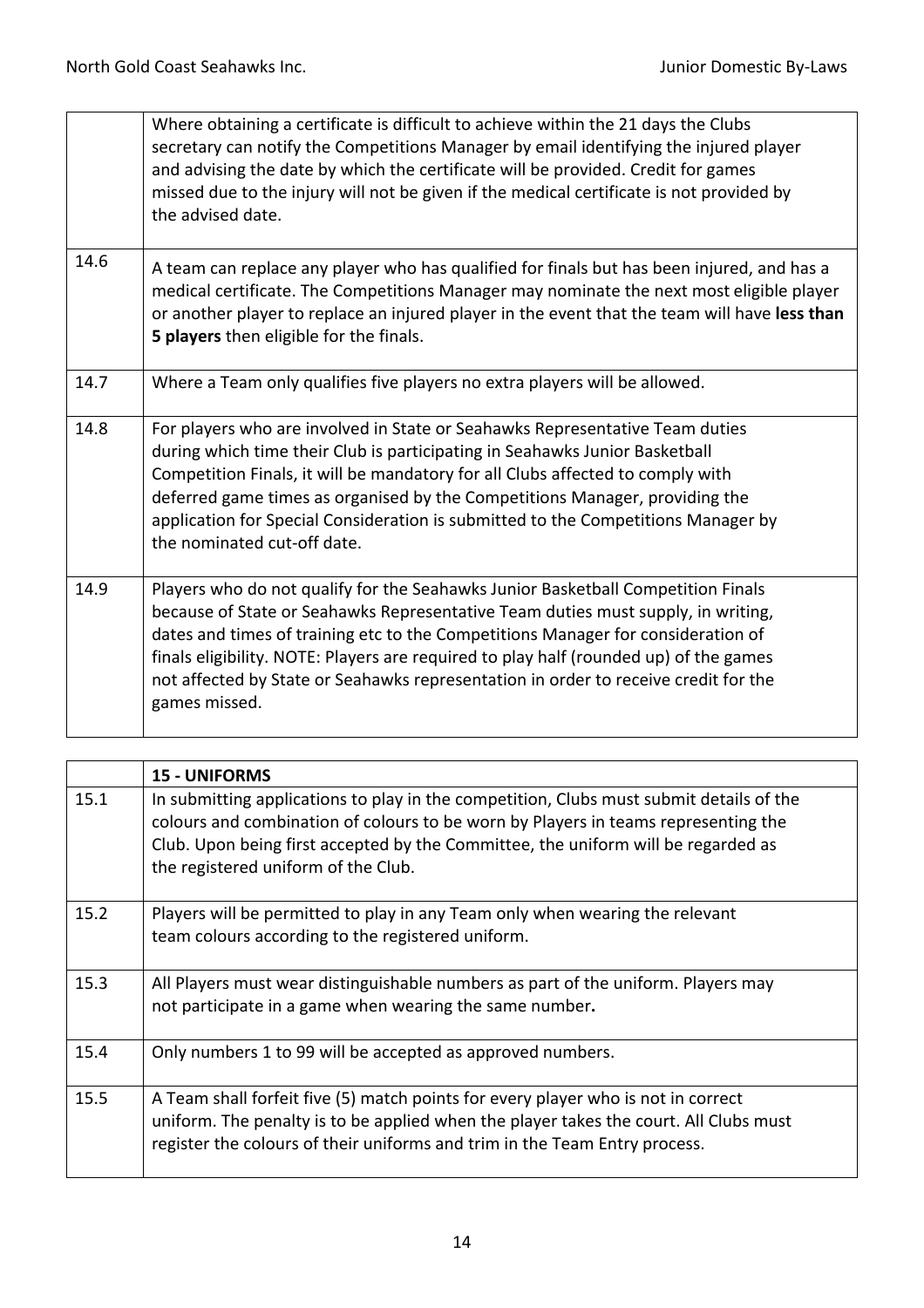| 15.6 | Correct uniforms shall consist of:                                                          |
|------|---------------------------------------------------------------------------------------------|
|      | Tops:                                                                                       |
|      | To be of the same colour / colours, legibly numbered back and front with matching trim.     |
|      | Shorts:                                                                                     |
|      | To be of the same colour / colours, style trim and length (No longer than knee length).     |
|      | Shorts are to have no pockets, exposed zips or buckles.                                     |
|      | Trim:                                                                                       |
|      | Trim on singlets and shorts must be of the same colour and about the same width             |
|      | throughout the team. Club emblems, Team or Player names and sponsorship logos of any        |
|      | kind are deemed to be trim and must be registered with the Committee and must be            |
|      | uniform throughout the Team.                                                                |
|      | Compression Wear (i.e. Skins):                                                              |
|      | Legs: Full leg length Compression Wear is permitted, but must be either black or white.     |
|      | Arms: Compression Vests/Singlets are permitted but no sleeves are allowed. No t-shirts      |
|      | under singlets.                                                                             |
|      | Footwear:                                                                                   |
|      | Must be sports footwear with non-marking soles.                                             |
|      | Jewellery:                                                                                  |
|      | Non obtrusive earrings, such as sleepers and wedding bands can be worn on court subject     |
|      | to their being adequately taped ie, material bandaids (ordinary bandaids are not accepted), |
|      | thick tape, etc No other jewellery such as nose rings, belly rings, etc can be worn.        |
|      |                                                                                             |

|      | <b>16 - UNIFORM PRIORITIES</b>                                                                                                                                                                         |
|------|--------------------------------------------------------------------------------------------------------------------------------------------------------------------------------------------------------|
| 16.1 | New Clubs will be required to enter their teams under uniquely coloured uniforms.                                                                                                                      |
| 16.2 | The Club with the longer record of continued participation in the competition<br>has uniform priority over newer Clubs.                                                                                |
| 16.3 | Failure of the newer Club to switch to alternate tops will result in forfeiture of the<br>game. Clubs/Teams must source their own alternate singlets. Turning singlets inside<br>out is not permitted. |
| 16.4 | Where two teams of the same Club meet in a game, it is the clubs responsibility to<br>ensure a reverse or alternate uniform is supplied and worn by one of the teams.                                  |

|      | <b>17 - TIMING REGULATIONS</b>                                                                                                                                                                                      |
|------|---------------------------------------------------------------------------------------------------------------------------------------------------------------------------------------------------------------------|
| 17.1 | All games will consist of four (4) by ten (10) minute quarters.                                                                                                                                                     |
| 17.2 | One (1) time out in the first half and two (2) time outs in the second half<br>are permitted. But no time out will be permitted in the last minute of any<br>quarter, excluding the last when the clock shall stop. |
| 17.3 | The clock shall not stop for time outs, unless in the last two minutes of the 4 <sup>th</sup> Qtr,<br>and the clock is stopped.                                                                                     |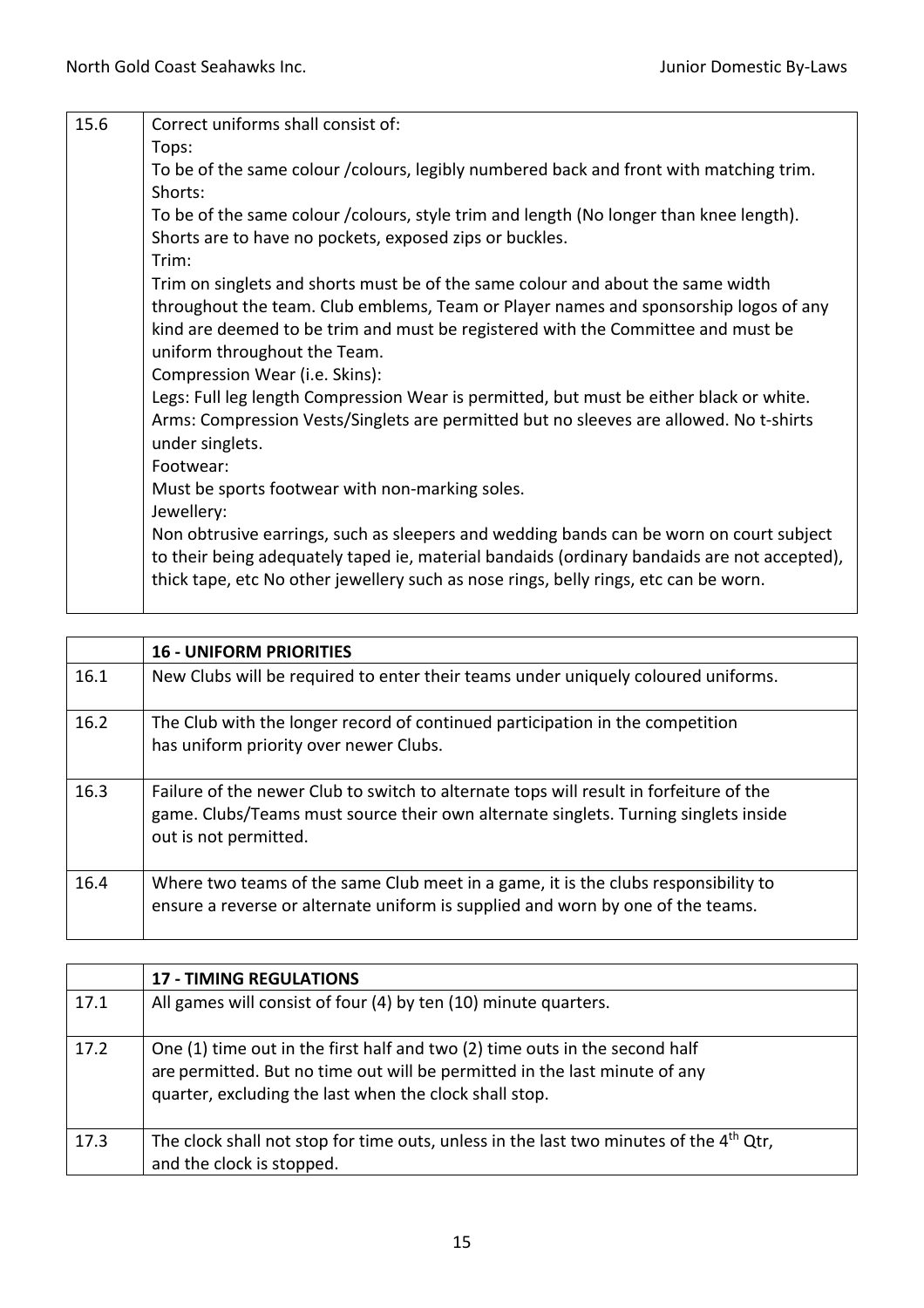| 17.4 | Clock will stop during the regular season on all whistles in the last two minutes of<br>the 4 <sup>th</sup> Qtr when the margin is less than 20 points. The clock does not stop after<br>made baskets.    |
|------|-----------------------------------------------------------------------------------------------------------------------------------------------------------------------------------------------------------|
| 17.5 | In finals, all of the above timing rules will apply except the clock shall stop on<br>all whistles in the last three (3) minutes of the 4 <sup>th</sup> Qtr.                                              |
| 17.6 | In finals, if the scores are tied at the end of regulation time, then an extra five $(5)$<br>minutes shall be played. The clock will stop on all whistles and each team will<br>receive one (1) time out. |
| 17.7 | Quarter time breaks will be one (1) minute after the first and third quarters and two<br>(2) minutes for half time.                                                                                       |
| 17.8 | Pre-game warm up will be a period of two (2) minutes, should game times be<br>running late this can be amended by the Court Controller.                                                                   |

|      | <b>18 - BALL SIZES</b>                                                                                                                                                       |                                                                   |
|------|------------------------------------------------------------------------------------------------------------------------------------------------------------------------------|-------------------------------------------------------------------|
| 18.1 |                                                                                                                                                                              | The basketball to be used in the Junior Domestic Competition are: |
|      | Under- $7 - Size 5$<br><b>Boys</b><br>Under- $9 - Size 6$<br>Under-11 $-$ Size 6<br>Under-13 $-$ Size 6<br>Under-15 $-$ Size 7<br>Under-17 $-$ Size 7<br>Under-23 $-$ Size 7 | Girls<br>All age groups - Size 6                                  |

|      | <b>19 - FREE THROW SHOOTING LINE</b>                                                                                                      |
|------|-------------------------------------------------------------------------------------------------------------------------------------------|
| 19.1 | Under-7 Front of keyway circle (or an appropriately similar line on court)                                                                |
| 19.2 | Under-9 & Under-11 Half Way between the free throw line and the front of the keyway<br>circle (or an appropriately similar line on court) |
| 19.3 | All other ages from the regulation free throw line                                                                                        |

|                                                                                             | 20 - FAIR PLAY POLICY - MERCY RULE                                                       |
|---------------------------------------------------------------------------------------------|------------------------------------------------------------------------------------------|
| In the interest of fair play and competitiveness, the Junior Basketball Competition<br>20.1 |                                                                                          |
|                                                                                             | will adopt rules to assist weaker teams in enjoying the game, and to avoid having        |
|                                                                                             | stronger team's demoralise opposition. This policy is in the best interest of all clubs, |
|                                                                                             | to assist in the retention of players, and to align with the Seahawks value set.         |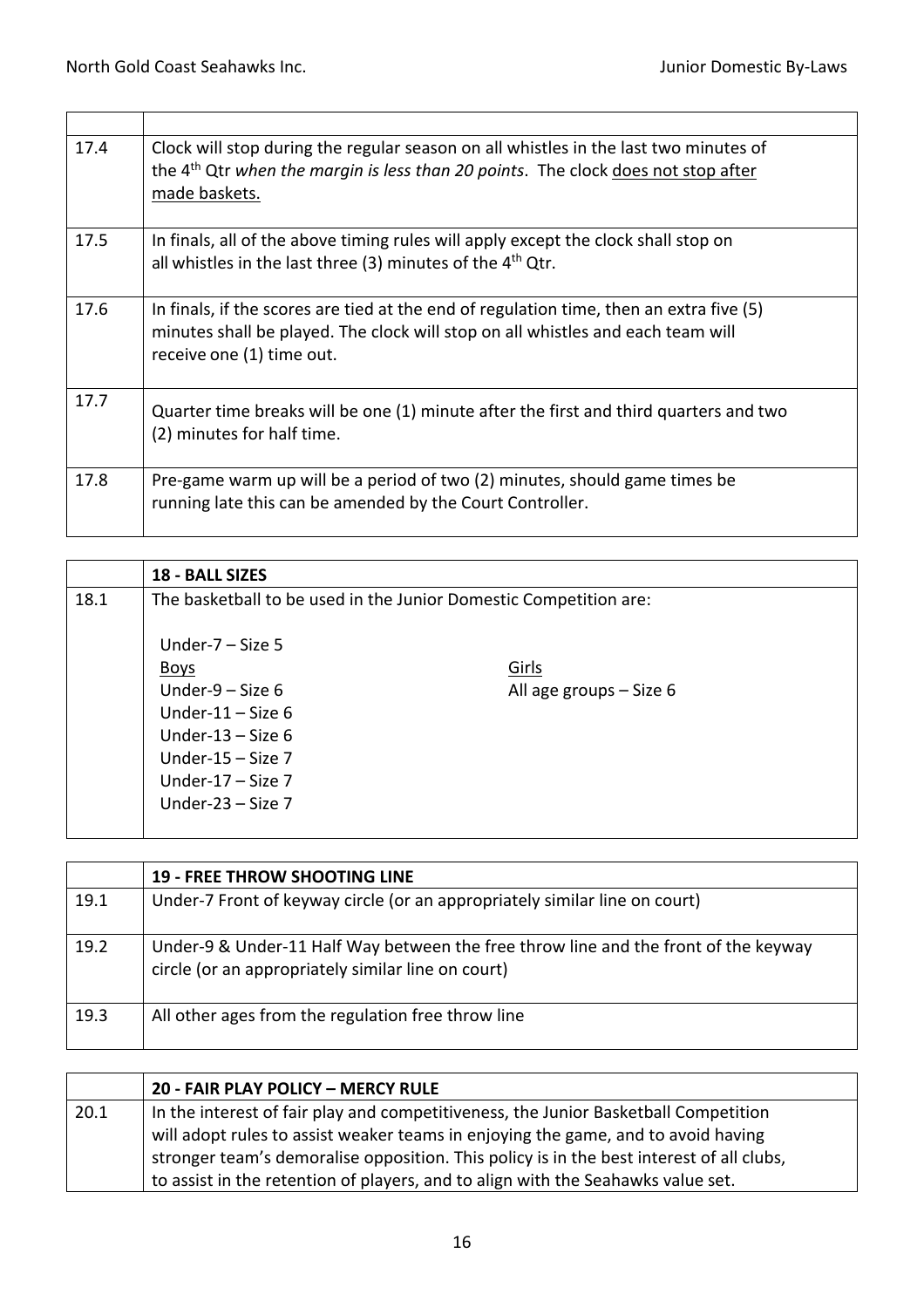| 20.2 | Fair play policy rules will apply to all grades of competition.                                                           |                                                                                                                                                                                                                                                        |
|------|---------------------------------------------------------------------------------------------------------------------------|--------------------------------------------------------------------------------------------------------------------------------------------------------------------------------------------------------------------------------------------------------|
| 20.3 |                                                                                                                           | Teams with a 'large margin' (as detailed below), will be required to play defence<br>from their defensive 3-point/1/4 court area any time that their leading margin<br>remains above the prescribed amount. This will be administered by the referees. |
|      | <b>Under 7 &amp; 9</b>                                                                                                    | 10 points                                                                                                                                                                                                                                              |
|      | Under 11                                                                                                                  | 15 points                                                                                                                                                                                                                                              |
|      | All other ages                                                                                                            | 25 points                                                                                                                                                                                                                                              |
| 20.4 | The trailing side will still be permitted to play full court defence while the leading<br>side has restrictions in place. |                                                                                                                                                                                                                                                        |
| 20.5 | These rules do not apply during finals                                                                                    |                                                                                                                                                                                                                                                        |

|      | 21 - COURTSIDE (SCORING APP)                                                                                                                                                                                                                                                                                                                                       |
|------|--------------------------------------------------------------------------------------------------------------------------------------------------------------------------------------------------------------------------------------------------------------------------------------------------------------------------------------------------------------------|
| 21.1 | No game will be allowed to commence unless both team's club are up to date with<br>paying game fees to Seahawks Basketball. If a Club is behind with paying game fees,<br>then all teams from the Club will forfeit their games until the Club has become up-<br>to-date with their payments. Penalty will be applied at the discretion of Seahawks<br>Basketball. |
| 21.2 | New players to a team must not be added to Courtside after half time. Players from<br>the Active Player's section can be added at any time during the game, ideally during a<br>stoppage of play, i.e. a timeout.                                                                                                                                                  |
| 21.3 | Player's names are not to be included in the match playing list if they are not at<br>the game, in uniform and able to take the court.                                                                                                                                                                                                                             |
| 21.4 | Failure to adhere to these rules will result in loss of premiership points as<br>determined by the Competition Manager and Board of Management.                                                                                                                                                                                                                    |
| 21.5 | Referees will remove any player not present at the game during half time.                                                                                                                                                                                                                                                                                          |
| 21.6 | Players MUST NOT play under someone else's name. Players/Coaches/Officials found to be<br>doing this may be called before a Tribunal Hearing.                                                                                                                                                                                                                      |

|      | 22 - LADDERS & PREMIERSHIP POINTS           |
|------|---------------------------------------------|
| 22.1 | Ladder points will be allocated as follows: |
|      | Win $-3$ points                             |
|      | Draw $-2$ points                            |
|      | $Loss - 1 point$                            |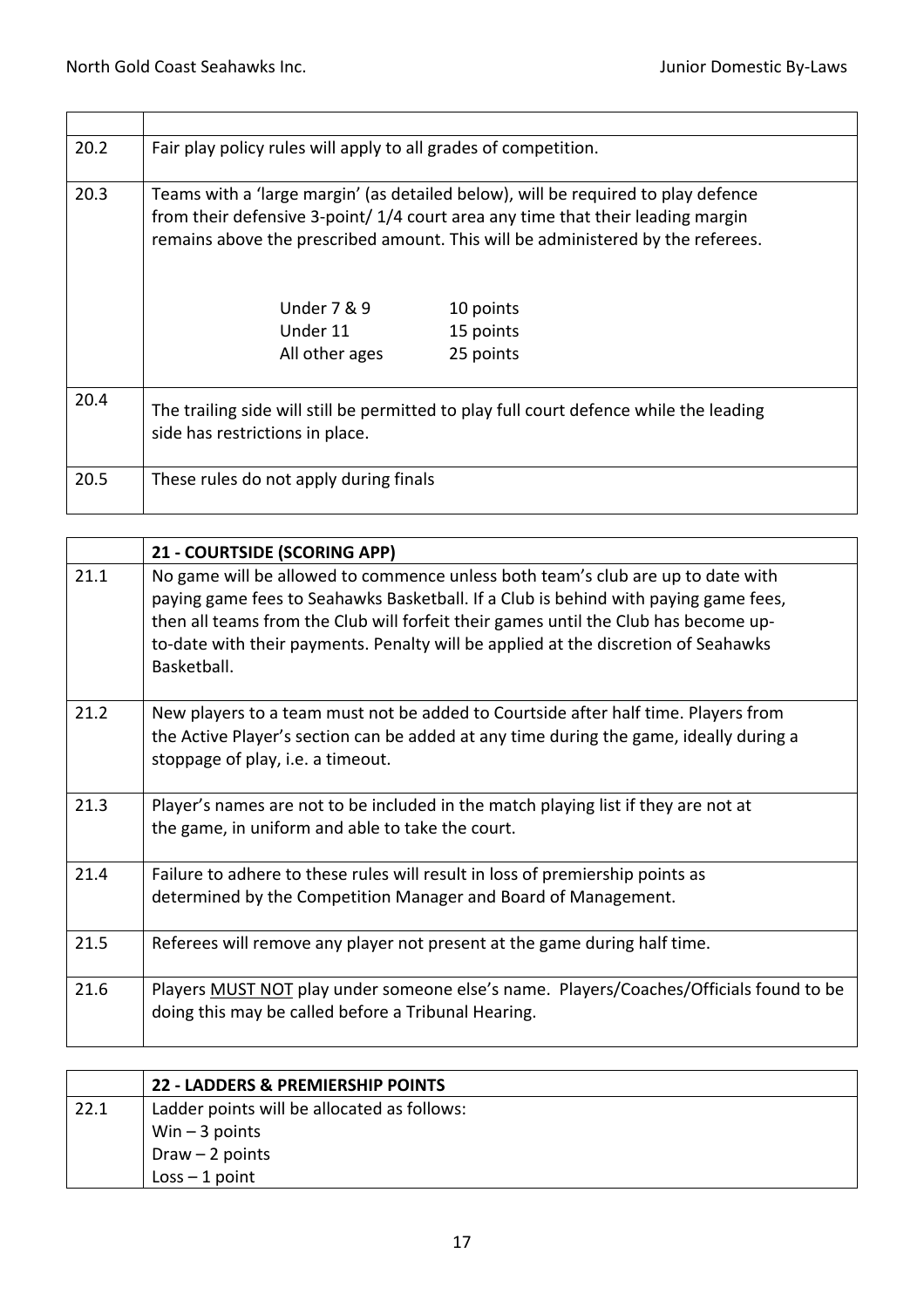|       | Forfeit Loss - 0 points                                                                                                                                                                                                                                                                                                                                                                                                                                                                                                 |  |
|-------|-------------------------------------------------------------------------------------------------------------------------------------------------------------------------------------------------------------------------------------------------------------------------------------------------------------------------------------------------------------------------------------------------------------------------------------------------------------------------------------------------------------------------|--|
|       | Forfeit Win - 3 points                                                                                                                                                                                                                                                                                                                                                                                                                                                                                                  |  |
|       | $Bye-3 points$                                                                                                                                                                                                                                                                                                                                                                                                                                                                                                          |  |
| 22.2  | Game will be deemed a forfeit where a player is considered unregistered due to:                                                                                                                                                                                                                                                                                                                                                                                                                                         |  |
|       | being un-financial<br>○ BQ Registration and Competition Fee for given<br>season (Competition Fee exempt for Short-Term<br>Registrations<br>Incorrect SURNAME and/or GIVEN NAME<br>Ineligible player/s participate                                                                                                                                                                                                                                                                                                       |  |
| 22.3  | Teams entering the competition late will be awarded one (1) ladder point for<br>every round missed.                                                                                                                                                                                                                                                                                                                                                                                                                     |  |
| 22.4  | If non-finals games cannot be played due to a power-strike, water on court, player<br>unable to be moved due to injury or other such cause beyond the control of<br>Seahawks Basketball, these games will be declared a 0-0 draw and ladder points<br>issued accordingly.                                                                                                                                                                                                                                               |  |
| 22.5  | Finals games will be rescheduled at the discretion of Seahawks Basketball                                                                                                                                                                                                                                                                                                                                                                                                                                               |  |
| 22.6  | Should games be cancelled at short notice (i.e. at the venue) the Club shall submit<br>a list of participating players to the Competitions Manager prior to the<br>commencement of the next round.                                                                                                                                                                                                                                                                                                                      |  |
| 22.7  | Where the decision to cancel the game occurs after the completion of the first half<br>the scores at the time of cancellation will stand as the final score. Where it occurs<br>prior to the completion of the first half the game is not deemed to have been played<br>and the game will be a 0-0 draw. This applies to court conditions such as water on the<br>court but does not apply to any players or team officials disqualified or through player<br>injury (where the player cannot be moved) or fouling out. |  |
| 22.8  | Each team shall provide one competent Bench Official (Scorer or Timekeeper) for<br>each game in which the Team is engaged. The Referees will start the clock if, at the<br>scheduled commencement time, even if the Scorers are not in position to commence.<br>2-points will be given to the opposition for every minute or part thereof that the<br>Scorer is not in position.                                                                                                                                        |  |
| 22.9  | If, after 10 minutes of the scheduled start of the game, no scorer or coach is in<br>attendance the game will be declared a forfeit against the offending team. No<br>coach is required for Senior Teams, a nominated Captain fulfils this requirement.                                                                                                                                                                                                                                                                 |  |
| 22.10 | The Junior Basketball Competition does not recognise the concept of Team Captains<br>therefore only the Coach may approach a Referee during the course of a game. For<br>senior games where no coach the Team Captain is recognised.                                                                                                                                                                                                                                                                                    |  |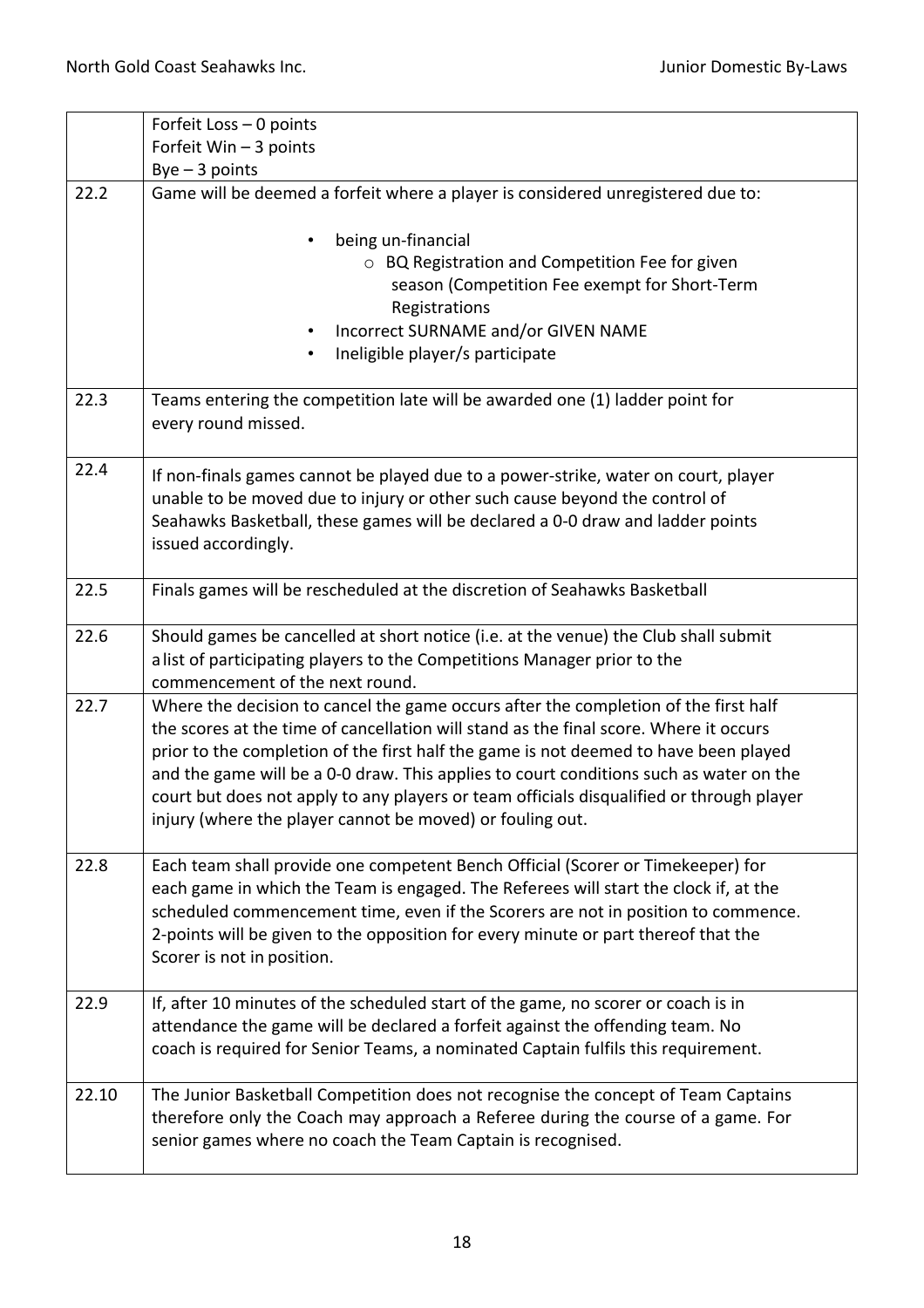| 22.11 | Assistant Coaches can be in attendance, but only one person may stand and<br>Assistant Coaches cannot approach the Referee/s. |
|-------|-------------------------------------------------------------------------------------------------------------------------------|
| 22.12 | If clock is started prior to tip off, late start points must be applied by referees.                                          |

|      | 23 - FORFEITS                                                                                                                                                                                           |
|------|---------------------------------------------------------------------------------------------------------------------------------------------------------------------------------------------------------|
| 23.1 | If a team wins by forfeit, the score reverts to twenty (20) to nil (0) to the winning<br>team. (No premiership points awarded to the forfeiting Team and three premiership<br>points to the other Team) |
| 23.2 | If both Teams forfeit, no premiership points are awarded to either team and the<br>score is nil all.                                                                                                    |
| 23.3 | If a game was drawn and one Team forfeits, the score reverts to twenty (20) to nil<br>in favour of the other Team. (Three premiership points to the other Team.)                                        |
| 23.4 | If a team is unable to continue due to the loss of players during the normal course<br>of the game the losing team is still entitled to the 1 premiership point earned<br>through a legitimate loss.    |

|      | <b>24 - MAN-TO-MAN DEFENCE</b>                                                                                                                                                 |
|------|--------------------------------------------------------------------------------------------------------------------------------------------------------------------------------|
| 24.1 | For age groups including and younger than Under-13 competition, Man to<br>Man Defence shall be played for the full game.                                                       |
| 24.2 | For age groups including and older than Under-15 (including Superleague<br>Girls) Man to Man Defence shall be played in the first half.                                        |
| 24.3 | Under the principles of Man to Man defence, players may sag off their player to<br>a 'help' position and be in position to guard their player should they receive the<br>ball. |
| 24.4 | Each defensive player must guard a player of the offensive team $-$ you must<br>know who you are guarding e.g. know your opponent's number.                                    |
| 24.5 | It is not stipulated that teams match up full court – half court is satisfactory.                                                                                              |
| 24.6 | Failure to comply with this rule: After one warning from the Referee, a technical<br>foul will be called on the offending coach.                                               |

|      | 25 - SIN BIN RULE                                                                                                                                                                                                                                    |
|------|------------------------------------------------------------------------------------------------------------------------------------------------------------------------------------------------------------------------------------------------------|
| 25.1 | When a player is issued with a technical foul or unsportsmanlike foul that breaches the<br>code of conduct, a five (5) minute sin-bin will be applied. This should be used as a reflection<br>period for the player who receives the technical foul. |
| 25.2 | Players can be replaced by a substitution                                                                                                                                                                                                            |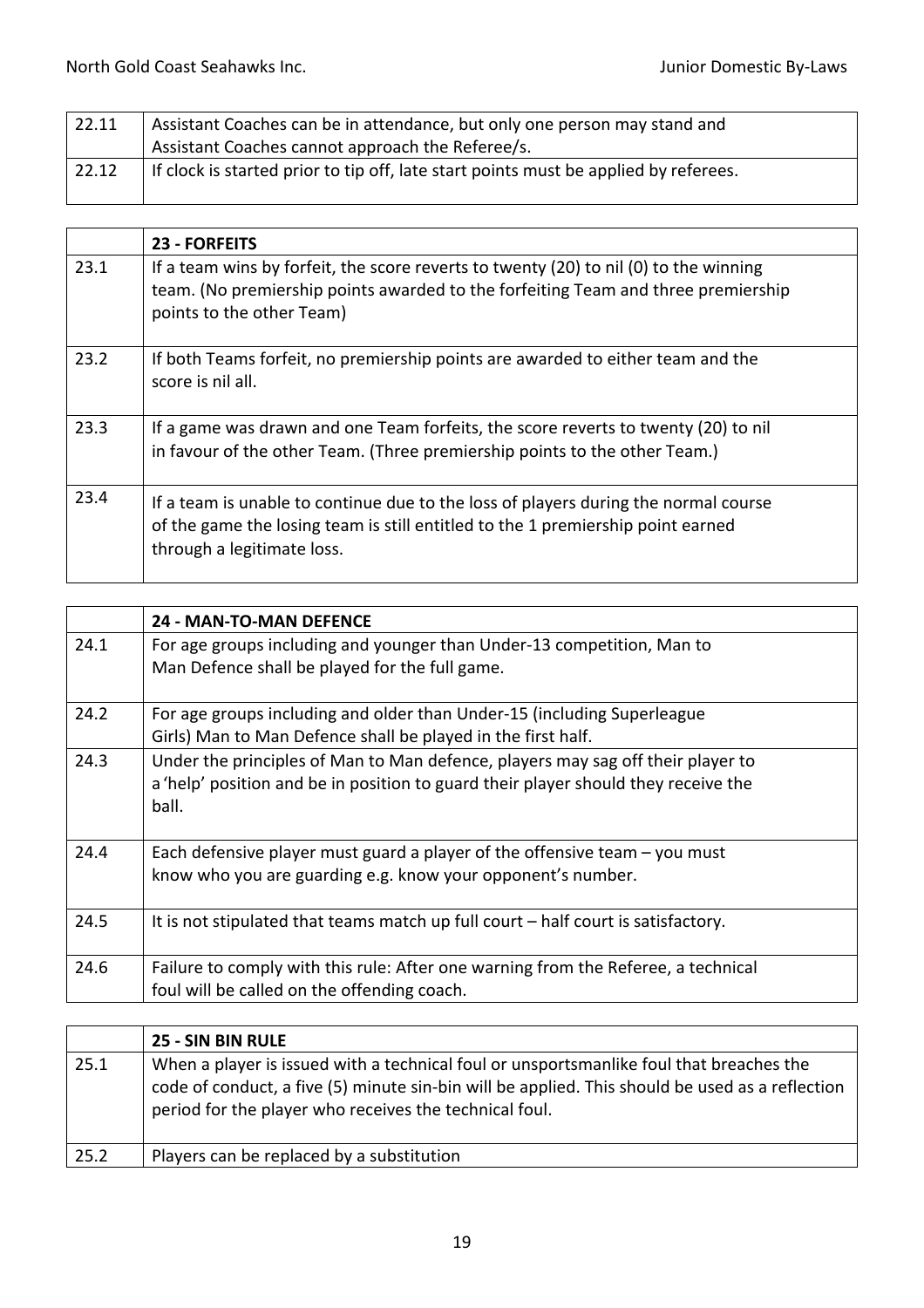| 25.3 | A player whilst in sinbin should not converse with the team or comment on the game. It is a                                                           |
|------|-------------------------------------------------------------------------------------------------------------------------------------------------------|
|      | sinbin to reflect on behaviour                                                                                                                        |
|      | Failure to comply will result in the 5 minutes being restarted                                                                                        |
| 25.4 | Technical fouls that breach code of conduct refers to;                                                                                                |
|      | Disregarding warnings given by officials.<br>٠                                                                                                        |
|      | Disrespectfully dealing with the officials, the commissioner, the table<br>$\bullet$                                                                  |
|      | officials or the team bench personnel.                                                                                                                |
|      | Disrespectfully communicating with the officials, the commissioner, the<br>$\bullet$<br>table officials or the opponents.                             |
|      | Using language or gestures likely to offend or incite the spectators                                                                                  |
|      | Baiting and taunting an opponent<br>٠                                                                                                                 |
|      | Obstructing the vision of an opponent by waving/placing his hand(s)<br>$\bullet$<br>near his eyes.                                                    |
|      | Inappropriate language<br>$\bullet$                                                                                                                   |
|      | Arguing with the officials<br>$\bullet$                                                                                                               |
|      | Abusive gestures                                                                                                                                      |
|      | inappropriate gestures such as imitation of officials or other players                                                                                |
|      | any potentially dangerous play that doesn't result in contact (excessive                                                                              |
|      | elbows, flopping)                                                                                                                                     |
|      | Violent or threatening behaviour                                                                                                                      |
| 25.5 |                                                                                                                                                       |
|      | Unsportsmanlike fouls that breach code of conduct include;<br>fighting                                                                                |
|      | deliberately hitting<br>$\bullet$                                                                                                                     |
|      | pushing or kicking other players<br>$\bullet$                                                                                                         |
|      | excessive contact on another player                                                                                                                   |
|      |                                                                                                                                                       |
| 25.6 | Five (5) minutes refers to playing time. Time within a timeout or period break does not<br>count toward the 5 minutes in $sin - bin$ .                |
|      |                                                                                                                                                       |
|      | E.g. if a player is sin-binned with 1-minute left in the 2nd quarter. The player won't be able<br>to re-enter the court until 6:00 in the 3rd quarter |
|      |                                                                                                                                                       |
| 25.7 | After the 5 minutes the player may return to their bench and enter the court at a normal                                                              |
|      | substitution opportunity                                                                                                                              |
| 25.8 | Technical fouls that are NOT included in sin bin are;                                                                                                 |
|      | Delaying the game by deliberately touching the ball after it passes                                                                                   |
|      | through the basket or by preventing a throw-in from being taken                                                                                       |
|      | promptly                                                                                                                                              |
|      | Hanging on the ring                                                                                                                                   |
|      | Goaltending during the last or only free throw by a defensive player                                                                                  |
|      | A defensive player going over the boundary line whilst offense is trying                                                                              |
|      | to inbound the ball                                                                                                                                   |
|      |                                                                                                                                                       |
|      |                                                                                                                                                       |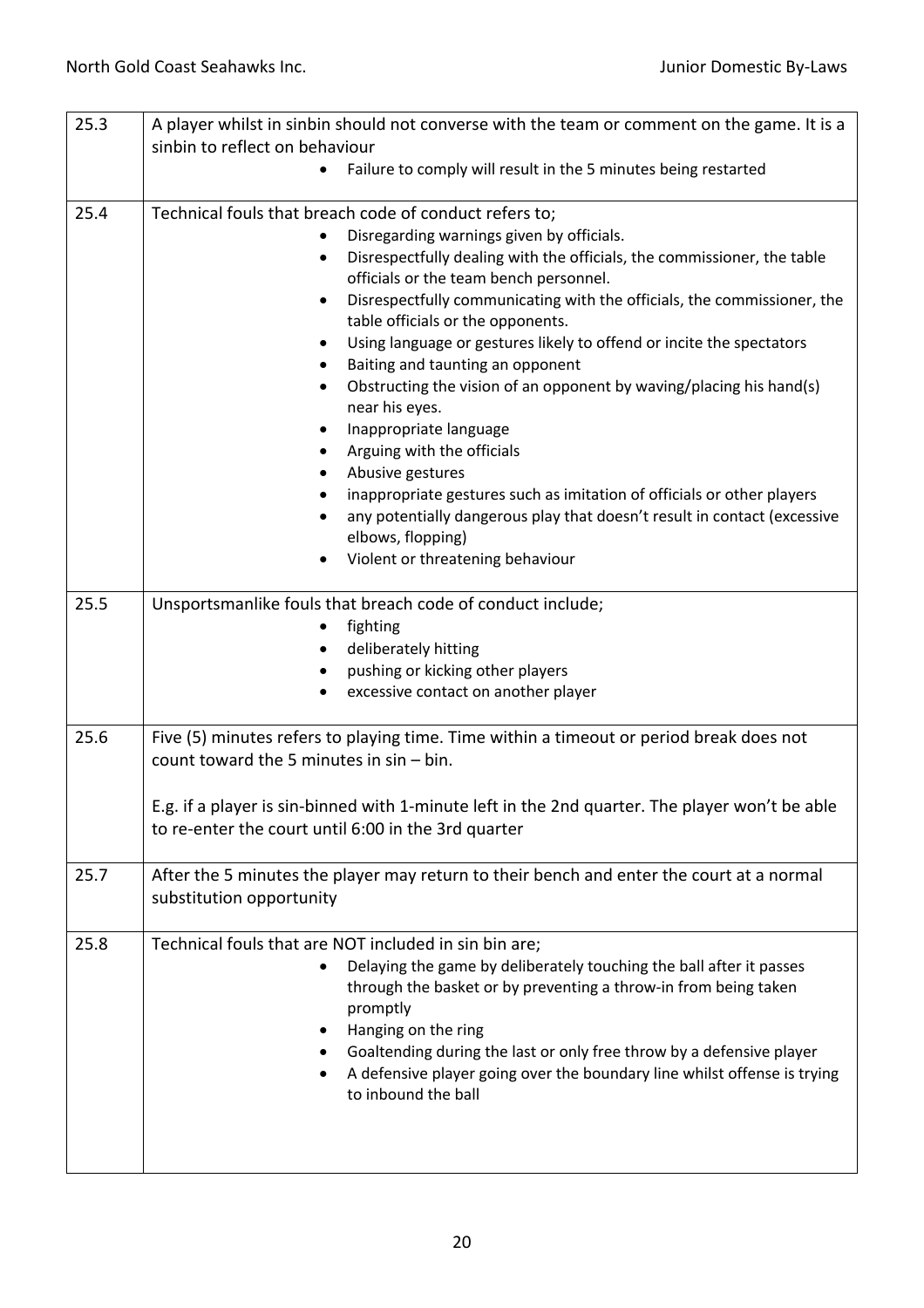| 25.9 | Unsportsmanlike fouls that are NOT included in sin-bin are;                                                                                                                                                                                                                                                                                             |
|------|---------------------------------------------------------------------------------------------------------------------------------------------------------------------------------------------------------------------------------------------------------------------------------------------------------------------------------------------------------|
|      | A foul caused by the defensive player during the last 2 minutes of the<br>$\bullet$<br>game in a dead ball period, unless the foul also breaches code of<br>conduct<br>'Breakaway' unsportsmanlike foul, unless it also breaches code of<br>$\bullet$<br>conduct<br>An unnecessary contact caused by the defensive player in order to stop<br>$\bullet$ |
|      | the progress of the offensive team in transition                                                                                                                                                                                                                                                                                                        |

## **WALKOVERS**

|      | <b>26 - UNNOTIFIED WALKOVERS</b>                                                                                                                                                                                                                                                                                                                                                           |
|------|--------------------------------------------------------------------------------------------------------------------------------------------------------------------------------------------------------------------------------------------------------------------------------------------------------------------------------------------------------------------------------------------|
| 26.1 | If a Team does not appear with at least four players (three players in Under-8)<br>within ten minutes of the scheduled time of commencement as shown on the<br>fixtures, then the game shall be declared a walkover and no premiership points shall<br>be awarded to that Team. The game shall be awarded to the opposing Team and<br>the score recorded as a win by twenty points to nil. |
| 26.2 | If both Teams fail to appear with at least four players (three players in Under-8)<br>within ten minutes of the scheduled starting time, then both teams will have given a<br>walkover and the game shall be declared a nil all draw and no premiership points<br>awarded to either Team.                                                                                                  |
| 26.3 | A Team shall be liable for a fine for each walkover given (commonly called a<br>walkover fine) at the rate prescribed by the Seahawks Board. Any team, which gives<br>a walkover in two or more games during the season, may be disqualified from<br>competition.                                                                                                                          |
| 26.4 | Teams late to the court shall be penalised two points per minute (or part there<br>of). After ten (10) minutes a walkover will take effect.                                                                                                                                                                                                                                                |
| 26.5 | In the case of a walkover, the winning Club shall submit a list of participating<br>players to the Competitions Manager prior to the commencement of the next<br>round in order to have the game counted for finals eligibility.                                                                                                                                                           |
| 26.6 | The Board has the option to direct Seahawks Basketball Administration to charge and<br>invoice any unpaid fines from the offending Club/s.                                                                                                                                                                                                                                                 |

|      | <b>27 - NOTIFIED WALKOVERS</b>                                                                                                    |
|------|-----------------------------------------------------------------------------------------------------------------------------------|
| 27.1 | In a case where a Team has prior warning that a walkover will occur and notifies<br>the Competitions Manager personally prior to: |
|      | Wednesday 3.00pm. for a Saturday Game – Juniors                                                                                   |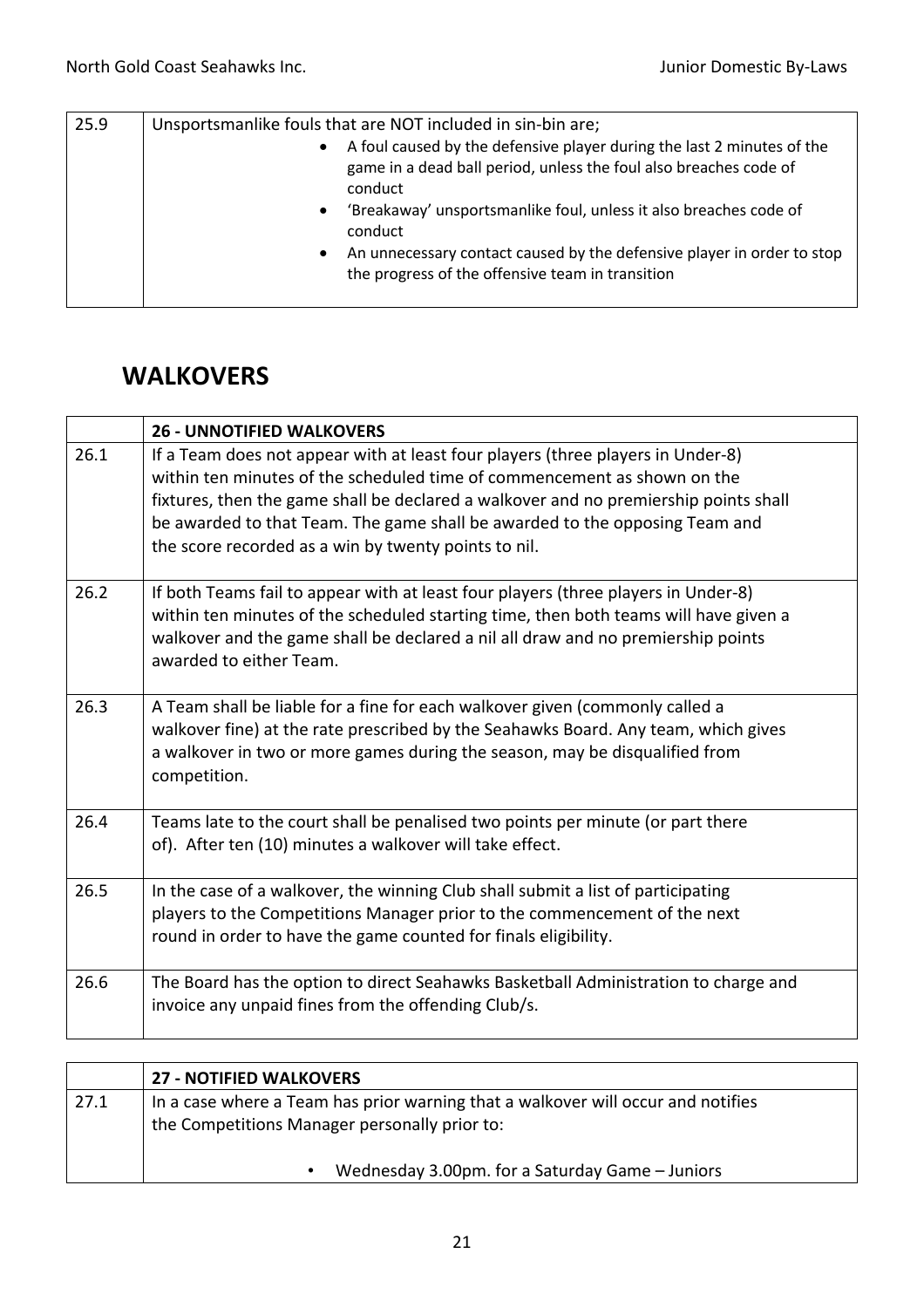|      | Friday 3.00pm for a Monday Game - Juniors<br>$\bullet$                                                                                                                                                                                                                                                                                      |
|------|---------------------------------------------------------------------------------------------------------------------------------------------------------------------------------------------------------------------------------------------------------------------------------------------------------------------------------------------|
|      | then the fine to the offending Club may be reduced. Where notification does not<br>occur prior to the above schedule then the full penalty shall be applied.                                                                                                                                                                                |
| 27.2 | It is the Club Secretaries/Coordinators responsibility to notify the Competitions<br>Manager stating the following details: Club, Age Group, Grade, Gender, Team No,<br>Venue, Date and Time of the match and opposition.                                                                                                                   |
| 27.3 | The opposition Team once notified of the Walkover must on Club Letter head/email<br>submit an accurate Team list of players due to play in that game. The letter/email<br>must be submitted to the Competitions Manager prior to the next round, in order<br>that players may be credited with the missed game as qualification for finals. |

## **GENERAL INFORMATION**

|      | <b>28 - PLAYER OR TEAM DISQUALIFICATIONS</b>                                                                                                                                                                                                                                                                                                                                              |
|------|-------------------------------------------------------------------------------------------------------------------------------------------------------------------------------------------------------------------------------------------------------------------------------------------------------------------------------------------------------------------------------------------|
| 28.1 | Once disqualified a player/coach or players/coaches must leave the stadium and are<br>not permitted to return or enter any other Seahawks Basketball venue for the<br>remainder of that day.<br>NOTE: Players under the age of 18 that are disqualified may wait in the foyer of the<br>venue, but must not be in a position where the game they were disqualified from can<br>be viewed. |

|      | <b>29 - CODES OF BEHAVIOUR</b>                                                                                                                                                                                                                                                                                                                                                                                                                                                                                                                                                                                                                                                                                                                   |
|------|--------------------------------------------------------------------------------------------------------------------------------------------------------------------------------------------------------------------------------------------------------------------------------------------------------------------------------------------------------------------------------------------------------------------------------------------------------------------------------------------------------------------------------------------------------------------------------------------------------------------------------------------------------------------------------------------------------------------------------------------------|
| 29.1 | The published Basketball Queensland Codes of Behaviour and Zero Tolerance aims<br>to promote and strengthen the reputation of basketball in Queensland by<br>establishing a standard of performance, behaviour and professionalism for its<br>participants and stakeholders. Any breach of the Basketball Queensland Codes of<br>Behaviour and Zero Tolerance may result in disciplinary action via a tribunal hearing.<br>A copy of the Code of Behaviour and Zero Tolerance will be available on the North<br>Gold Coast Seahawks website or available at: http://basketballqld.com.au/wp-<br>content/uploads/2016/07/BQ-Zero-Tolerance-Policy.pdf and<br>http://basketballqld.com.au/wp-content/uploads/2016/05/BQ-Codes-of-<br>Behaviour.pdf |

|      | <b>30 - OFFICIALS</b>                                                                  |
|------|----------------------------------------------------------------------------------------|
| 30.1 | Each Club must nominate their Secretary to contact or be contacted by members of       |
|      | the Seahawks Board and the Competitions Manager with queries and information. It       |
|      | is the responsibility of the nominated person to acquaint his/her Club of decisions of |
|      | the Board/Competitions Manager, as advised.                                            |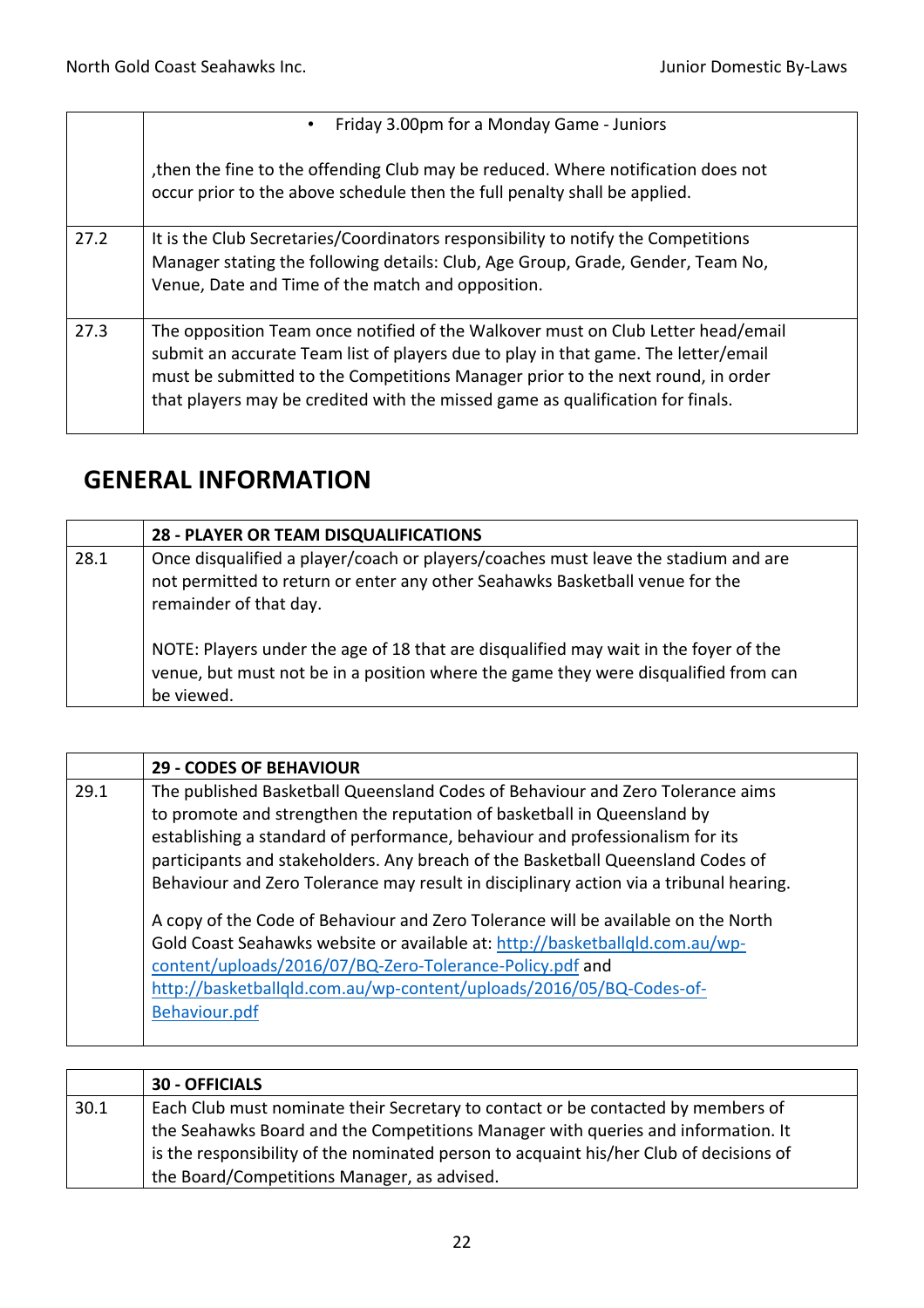| 30.2 | All Clubs are required to clear their mail/email as often as possible as would be<br>reasonably expected. The Committee/Competitions Manager will personally advise<br>each Club Secretary on matters that occur in periods of less than one week. |
|------|----------------------------------------------------------------------------------------------------------------------------------------------------------------------------------------------------------------------------------------------------|

|      | <b>31 - ALTERATIONS TO THE RULES</b>                                                                                                                                                                                                                                                                           |
|------|----------------------------------------------------------------------------------------------------------------------------------------------------------------------------------------------------------------------------------------------------------------------------------------------------------------|
| 31.1 | A rule may be added to, rescinded or inserted by resolutions of the Seahawks Board.                                                                                                                                                                                                                            |
| 31.2 | Decisions of the Board notified to the Members of each Club shall be deemed to<br>be official notification.                                                                                                                                                                                                    |
| 31.3 | The Board/Competitions Manager does not accept posting by ordinary mail as<br>proof of lodgement. It is the responsibility of each Club's nominated representative<br>to check matters such as lodgement of Transfers/Clearances, Registrations,<br>eligibility for finals etc. with the Competitions Manager. |

|      | 32 - INDEMNITY/DISCLAIMER                                                                                                   |
|------|-----------------------------------------------------------------------------------------------------------------------------|
| 32.1 | All players participating in the Junior Basketball Competition organised by<br>Seahawks Basketball do so at their own risk. |
| 32.2 | Seahawks Basketball accepts no claims for loss of damage to personal property.                                              |

|      | <b>33 - VENUE RULES</b>                                                                                                                                                                                                                                                                                                                                                                                                                             |
|------|-----------------------------------------------------------------------------------------------------------------------------------------------------------------------------------------------------------------------------------------------------------------------------------------------------------------------------------------------------------------------------------------------------------------------------------------------------|
| 33.1 | No one is to enter the court other than the competing teams during the official<br>warm up or match period. I.e. no shooting during time outs, intervals for qtr/half<br>time etc.                                                                                                                                                                                                                                                                  |
| 33.2 | A technical foul will be given immediately to any player who hangs off the rings<br>and/or supports during warm ups and periods of play. No warnings will be given.                                                                                                                                                                                                                                                                                 |
| 33.3 | Any Club, Team, Player, Official or other person responsible for causing damage to a<br>Venue may be required to pay the reasonable cost of re-instatement or be required<br>to pay a charge towards such cost, as determined by the Seahawks Board. Any<br>person(s) affected under this clause shall be entitled to present their case in writing<br>and to attend and be heard at a meeting of the Seahawks Board, which determines<br>the case. |

|      | <b>34 - TRIBUNALS</b>                                                                                                                        |
|------|----------------------------------------------------------------------------------------------------------------------------------------------|
| 34.1 | The By-Laws for Tribunals can be found on the North Gold Coast Seahawks website:<br>www.seahawksbasketball.com.au under About Us>Resources.  |
| 34.2 | There is a difference between a <b>Report</b> and a <b>Complaint</b> defined as:<br>Reports can be completed by Referees, Court Controllers. |